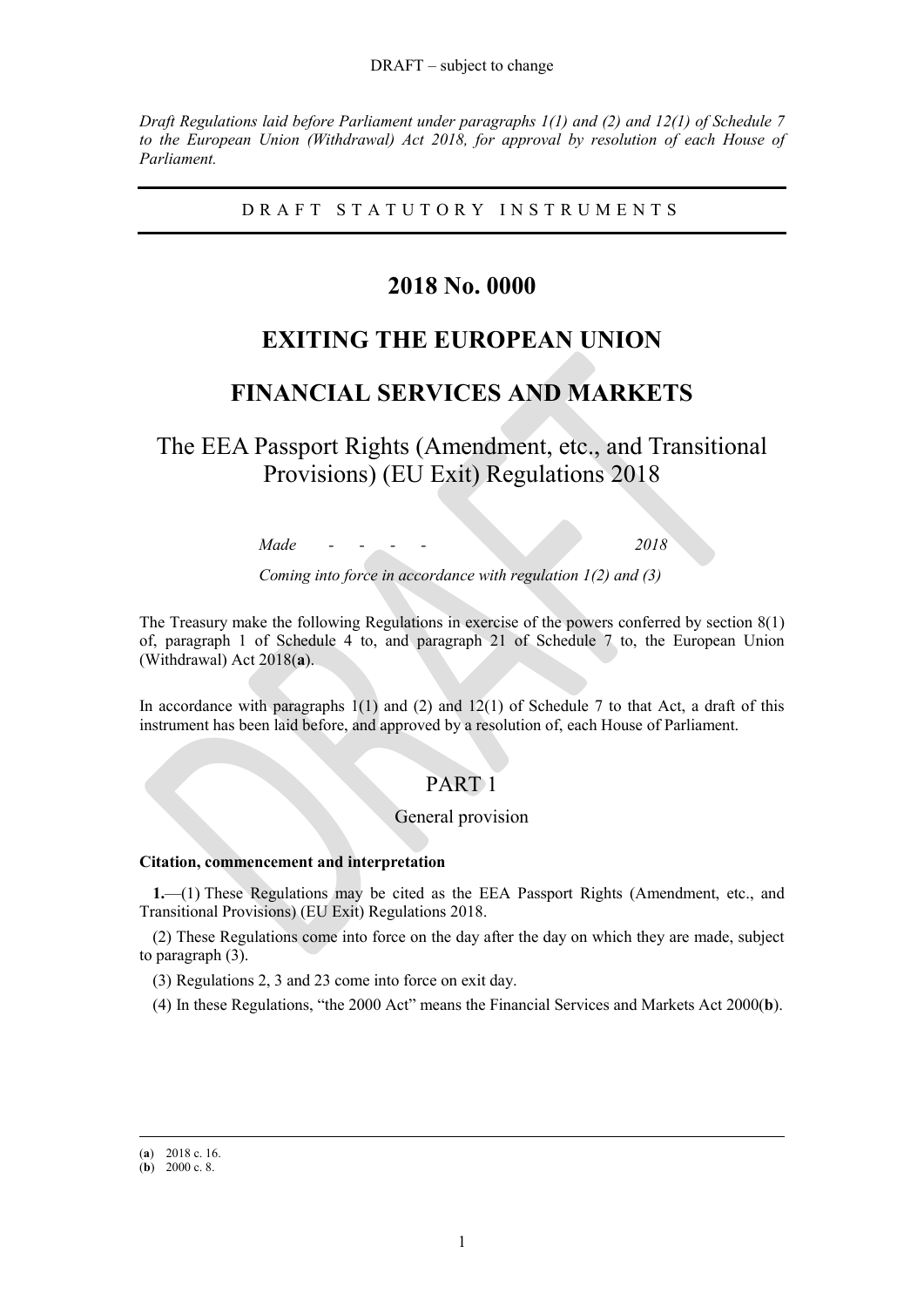# PART 2

Repeal of passport rights, etc., under Part 3 of the Financial Services and Markets Act 2000

## <span id="page-1-0"></span>**Repeal of passport rights, etc.**

**2.**—(1) Part 3 of the 2000 Act (authorisation and exemption) is amended as follows.

(2) Omit section 31(1)(b) (authorised persons: EEA firms).

- (3) Omit section 31(1)(c) (authorised persons: Treaty firms).
- (4) Omit section 37 (exercise of EEA rights by UK firms).

(5) In Schedule 3 (EEA passport rights), omit—

- (a) Part 2 (exercise of passport rights by EEA firms);
- (b) Part 3 (exercise of passport rights by UK firms).

(6) Omit Schedule 4 (Treaty rights).

## <span id="page-1-1"></span>**Consequential amendments**

**3.** The Schedule makes consequential amendments—

- (a) in Part 1, to the 2000 Act;
- (b) in Parts 2 and 3, to other enactments.

# PART 3

Transitional and saving provision: applications for permission to carry on a regulated activity

## CHAPTER 1

## Modifications of Part 4A of the Financial Services and Markets Act 2000

## **Persons to whom the modifications of Part 4A of the Financial Services and Markets Act 2000 apply**

**4.**—(1) The modifications of Part 4A of the 2000 Act (permission to carry on regulated activities) specified in regulation [5](#page-2-0) apply—

- (a) before exit day, in respect of a person who is authorised to carry on a regulated activity in the United Kingdom by virtue of section 31(1)(b) or (c) of the 2000 Act;
- (b) on and after exit day, in respect of a person to whom regulation 6 or [9](#page-4-0) applies.

(2) Paragraph  $(1)(a)$  only applies to a person if—

- (a) the person has made an application for permission, or for the variation of a permission, under Part 4A of the 2000 Act—
	- (i) on or after the day on which this regulation comes into force, or
	- (ii) before the day on which this regulation comes into force and which has, immediately before that day, not been determined by a regulator in accordance with section 55V of that Act, and
- (b) the application is in respect of carrying on a regulated activity, on or after exit day, that the person is authorised to carry on by virtue of section  $31(1)(b)$  or (c) of that Act.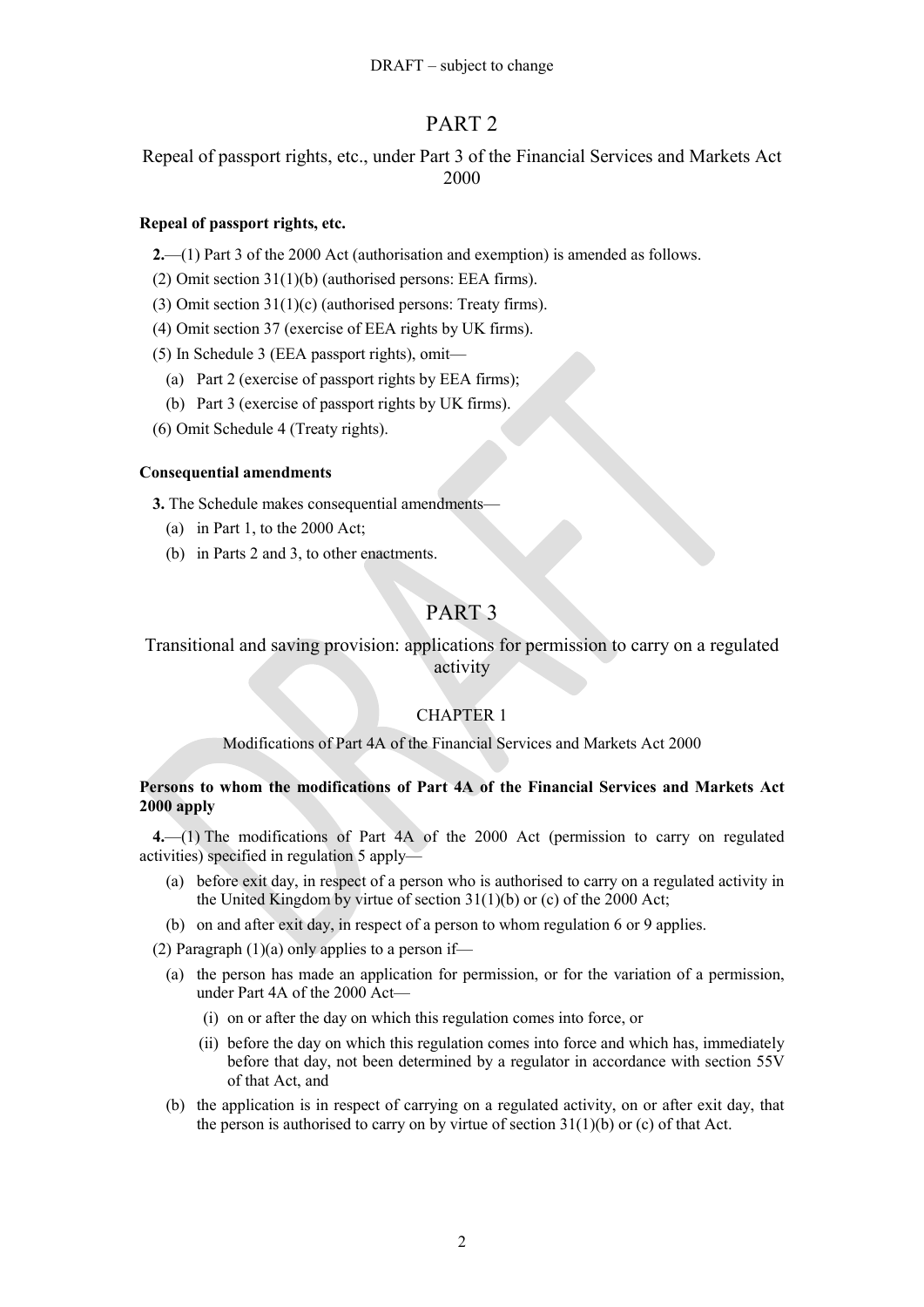## **Modifications of Part 4A of the Financial Services and Markets Act 2000**

<span id="page-2-0"></span>**5.**—(1) Part 4A of the 2000 Act(**a**) (permission to carry on regulated activities) is modified as follows.

(2) Section 55A (application for permission) has effect as if—

- (a) in subsection (2), after "subsection (2B)" there were inserted "and to a direction of the PRA or the FCA given with the consent of the other";
- (b) in subsection (3), after "is in force" there were inserted ", other than a person who is treated as having such a permission by virtue of regulation 6 of the 2018 Regulations,".

(3) Section 55H (variation by FCA at request of authorised person) has effect as if, after subsection (7), there were inserted—

"(8) Where a person makes an application to vary the permission that the person is treated as having by virtue of regulation 6 of the 2018 Regulations, the FCA may, if it considers it appropriate to do so, treat the application as an application for permission under section 55A."

(4) Section 55I (variation by PRA at request of authorised person) has effect as if, after subsection (8), there were inserted—

"(9) Where a person makes an application to vary the permission that the person is treated as having by virtue of regulation 6 of the 2018 Regulations, the PRA may, if it considers it appropriate to do so, treat the application as an application for permission under section 55A."

(5) Section 55J (variation or cancellation on initiative of regulator) has effect as if, after subsection (1) there were inserted—

"(1A) Either regulator may exercise its power under this section in relation to—

- (a) a person to whom regulation 6 of the 2018 Regulations applies, if the person has not made an application for permission under this Part before the end of the period during which, in accordance with section 55U(4)(c), such an application must be made;
- (b) a person to whom regulation [9](#page-4-0) of those Regulations applies, if the person has not made an application to vary a permission under this Part before the end of the period during which, in accordance with section  $55U(4)(c)$ , such an application must be made."

(6) Section 55U (applications under Part 4A) has effect as if—

- (a) in subsection (4), after paragraph (b), there were inserted—
	- "and

- (c) be made—
	- (i) during such period, ending no later than two years beginning with the day on which exit day occurs, as the regulator to which it is to be made may direct, or
	- (ii) if the regulator to which it is to be made does not direct such a period, before the end of two years beginning with the day on which exit day occurs.";
- (b) after subsection (4), there were inserted—
	- "(4A) The power to give a direction under subsection  $(4)(c)$  includes the power—
		- (a) to give different directions in relation to different persons or categories of person;
		- (b) to vary or revoke a previous direction."
- <span id="page-2-1"></span>(7) Section 55V (determination of applications) has effect as if—
	- (a) in subsection (1), for the words from "6 months" to the end there were substituted "three years beginning with the day on which exit day occurs.";

<sup>(</sup>**a**) Part 4A is inserted by section 11(2) of the Financial Services Act 2012 (c. 21).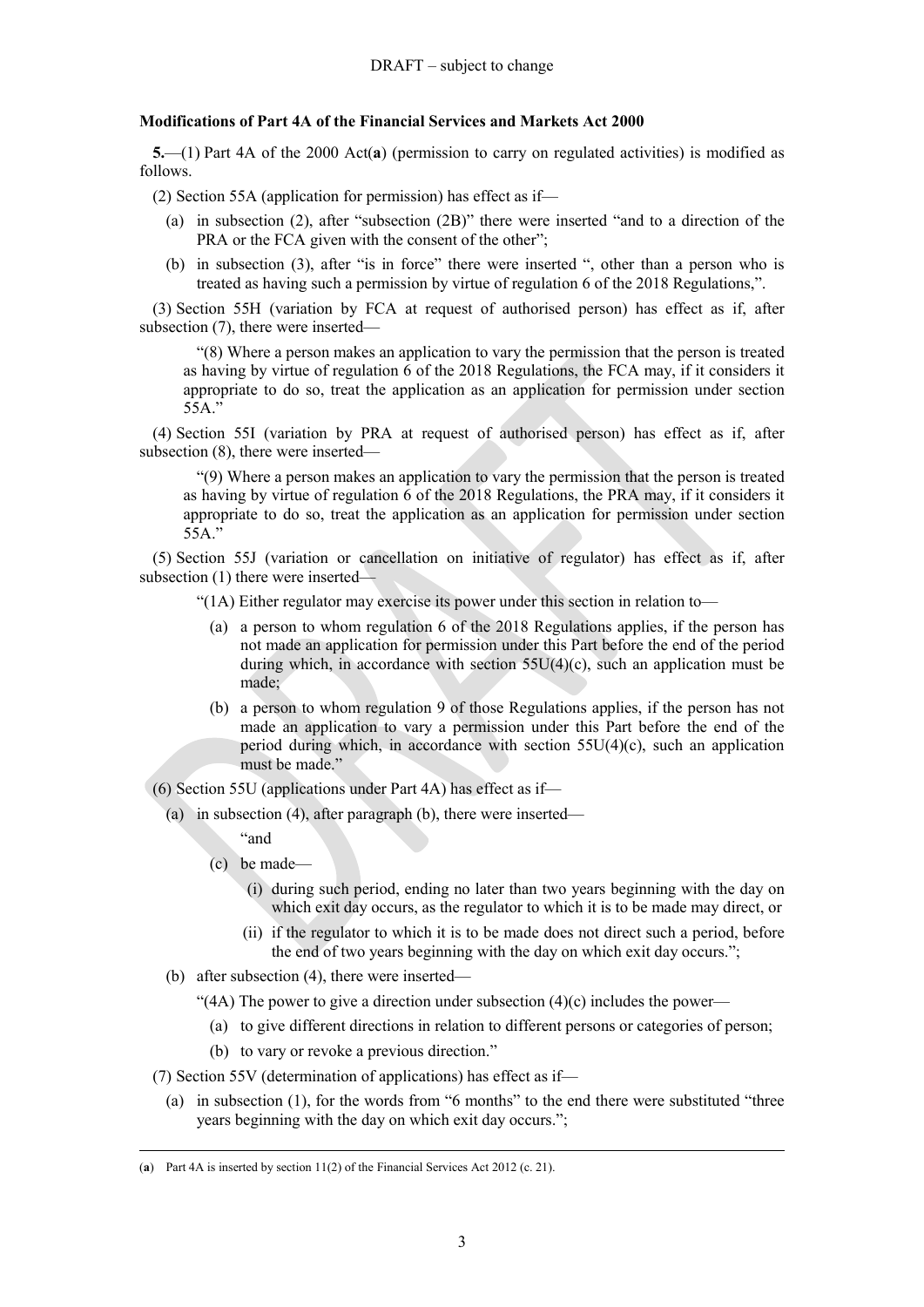- <span id="page-3-0"></span>(b) in subsection (2), for the words from "12 months" to the end there were substituted "three years beginning with the day on which exit day occurs.";
- <span id="page-3-1"></span>(c) after subsection (6) there were inserted—

"(6A) For the purposes of subsection (6), in the case of a person to whom regulation 6 or [9](#page-4-0) of the 2018 Regulations applies, the date stated must be a date that falls before the end of the period of three years beginning with the day on which exit day occurs."

<span id="page-3-2"></span>(8) Section 55X (determination of applications: warning notices and decision notices) has effect as if, after subsection (4), there were inserted—

"(4A) If a regulator decides to refuse an application under this Part, the decision notice must, where applicable, state the day on which regulation 6 or [9](#page-4-0) of the 2018 Regulations ceases to apply.

(4B) For the purposes of subsection (4A), the day stated must be a day that falls before the end of the period of three years beginning with the day on which exit day occurs."

<span id="page-3-3"></span>(9) Section 55Z (cancellation of Part 4A permission: procedure) has effect as if, after subsection (2), there were inserted—

"(3) If a regulator gives a decision notice under subsection (2) in circumstances where a person to whom regulation 6 or [9](#page-4-0) of the 2018 Regulations applies—

- (a) has not made an application in accordance with section  $55U(4)$ 
	- (i) in the case of a person to whom regulation 6 of those Regulations applies, for permission under this Part, or
	- (ii) in the case of a person to whom regulation [9](#page-4-0) of those Regulations applies, to vary a permission under this Part, or
- (b) has made such an application but has withdrawn it without submitting another,

the notice must state the day on which regulation 6 or [9](#page-4-0) ceases to apply.

(4) For the purposes of subsection (3), the day stated must be a day that falls before the end of the period of three years beginning with the day on which exit day occurs."

(10) Section 55Z4 (interpretation of Part 4A) has effect as if, at the appropriate place, there were inserted—

> ""the 2018 Regulations" means the EEA Passport Rights (Amendment, etc., and Transitional Provisions) (EU Exit) Regulations 2018;".

### CHAPTER 2

Temporary permission to carry on a regulated activity

## **Deemed permission under Part 4A of the Financial Services and Markets Act 2000**

<span id="page-3-4"></span>**6.**—(1) A person to whom this regulation applies shall be treated as if the person has permission to carry on a regulated activity in the United Kingdom under Part 4A of the 2000 Act.

(2) The regulated activity a person is permitted to carry on by virtue of this regulation is one which, immediately before exit day, the person is authorised to carry on in the United Kingdom by virtue of section  $31(1)(b)$  or (c) of the 2000 Act.

(3) Reference in an enactment to a person with permission under Part 4A of the 2000 Act (however expressed) is to be read, unless the contrary intention appears, as including a person treated as having permission to carry on a regulated activity under that Part by virtue of this regulation.

(4) Accordingly, a power of a regulator under the 2000 Act is exercisable in respect of such a person and a regulated activity the person is permitted to carry on by virtue of this regulation as it is in respect of a person and a regulated activity the person is permitted to carry on by virtue of Part 4A of that Act.

(5) Such a power is exercisable in relation to, in particular—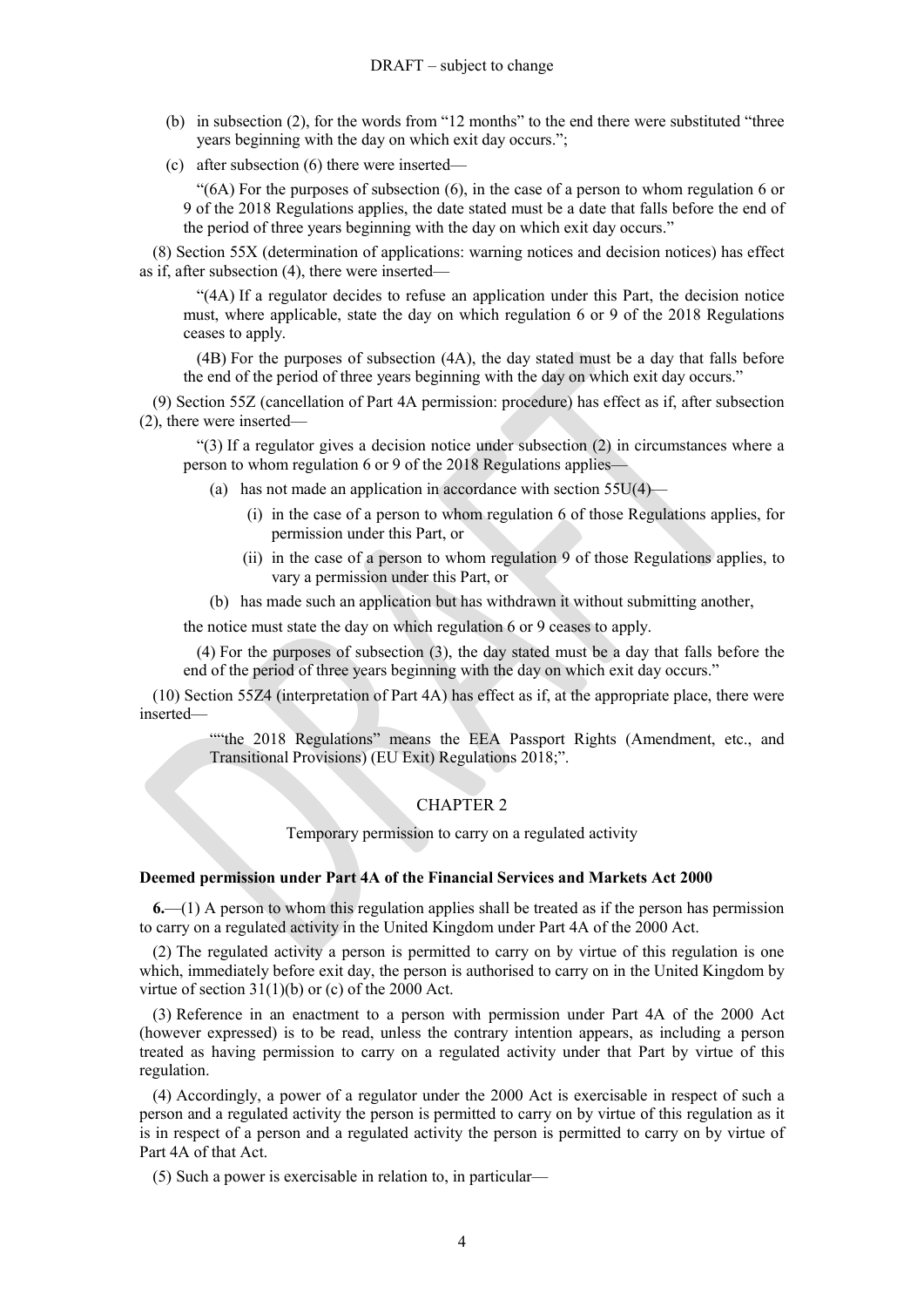- (a) the variation or cancellation of a permission to carry on a regulated activity, or
- (b) the imposition of requirements, prohibitions or restrictions on a person who has such a permission.

#### <span id="page-4-2"></span>**Application of regulation 6**

**7.**—(1) Regulation 6 applies to a person who—

- (a) satisfies the conditions in regulation [8,](#page-4-1) and
- (b) has taken the steps set out in regulation [12.](#page-5-0)

(2) Regulation 6 applies to such a person for the period determined in accordance with regulation 15.

#### <span id="page-4-1"></span>**Conditions to be satisfied for regulation 6 to apply**

**8.** The conditions are that, immediately before exit day, the person—

- (a) is authorised to carry on a regulated activity in the United Kingdom by virtue of section 31(1)(b) or (c) of the 2000 Act, and
- (b) is not authorised to carry on a regulated activity by virtue of section  $31(1)(a)$  of that Act.

## CHAPTER 3

Temporary variation to carry on additional regulated activity

### **Deemed variation under Part 4A of the Financial Services and Markets Act 2000**

<span id="page-4-0"></span>**9.**—(1) A person to whom this regulation applies shall be treated as if the person's permission to carry on a regulated activity in the United Kingdom under Part 4A of the 2000 Act were varied.

(2) The variation is that the regulated activity the person is permitted to carry on includes one which, immediately before exit day, the person is authorised to carry on in the United Kingdom by virtue of section  $31(1)(b)$  or (c) of the 2000 Act.

(3) Reference in an enactment to a person's permission under Part 4A of the 2000 Act (however expressed) is to be read, unless the contrary intention appears, as including a regulated activity which is included in the person's permission by virtue of this regulation.

(4) Accordingly, a power of a regulator under the 2000 Act is exercisable in respect of such a person and a regulated activity the person is permitted to carry on by virtue of this regulation as it is in respect of the person and a regulated activity the person is, immediately before exit day, permitted to carry on by virtue of Part 4A of that Act.

(5) Such a power is exercisable in relation to, in particular—

- (a) the variation or cancellation of a permission to carry on a regulated activity, or
- (b) the imposition of requirements, prohibitions or restrictions on a person who has such a permission.

### <span id="page-4-3"></span>**Application of regulation [9](#page-4-0)**

**10.**—(1) Regulation [9](#page-4-0) applies to a person who—

- (a) satisfies the conditions in regulation [11,](#page-5-1) and
- (b) has taken one of the steps set out in regulation [12.](#page-5-0)

(2) Regulation [9](#page-4-0) applies to such a person for the period determined in accordance with regulation 15.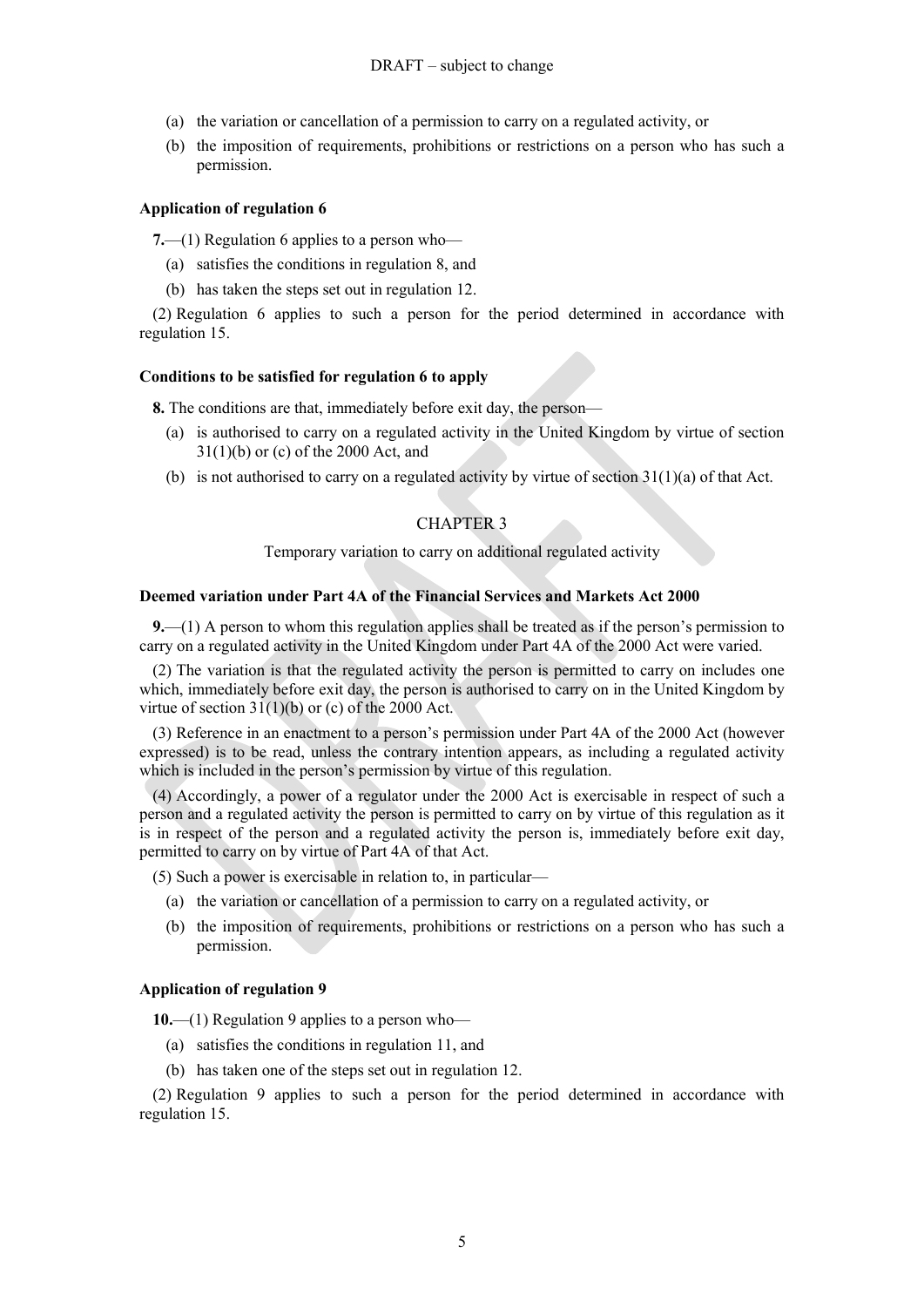#### <span id="page-5-1"></span>**Conditions to be satisfied for regulation [9](#page-4-0) to apply**

**11.** The conditions are that, immediately before exit day, the person—

- (a) is authorised to carry on a regulated activity in the United Kingdom by virtue of section 31(1)(b) or (c) of the 2000 Act, and
- (b) is also authorised to carry on a regulated activity by virtue of section  $31(1)(a)$  of that Act.

## CHAPTER 4

#### Temporary permission and variation: procedure, etc.

#### **Steps to be taken before exit day: application or notification**

<span id="page-5-0"></span>**12.**—(1) For the purposes of regulations [7\(](#page-4-2)1)(b) and [10\(](#page-4-3)1)(b), the steps are that the person has, before exit day—

- (a) made an application—
	- (i) in the case of a person who satisfies the conditions in regulation [8,](#page-4-1) for permission under Part 4A of that Act, or
	- (ii) in the case of a person who satisfies the conditions in regulation [11,](#page-5-1) for a variation of such a permission,

which has, immediately before exit day, not been determined by a regulator in accordance with section 55V of that Act, or

- (b) notified the relevant regulator that the person wishes to be treated in accordance with regulation 6 or [9.](#page-4-0)
- (2) For the purposes of paragraph  $(1)(b)$ , the notification must—
	- (a) be made in such manner, and during such period, and
	- (b) contain, or be accompanied by, such information,

as the relevant regulator may direct.

#### **Regulator's response**

**13.**—(1) In the case of an application referred to in regulation [12\(](#page-5-0)1)(a), the relevant regulator must—

- (a) if it considers that—
	- (i) the requirements of section 55U of the 2000 Act (applications under Part 4A: procedure) are satisfied, or
	- (ii) the requirements of that section are satisfied with the exception of those provided by subsection (4), and it would not be possible or practicable for the applicant to comply with the requirements of that subsection before exit day,

confirm in writing to the person making the application that regulation 6 or [9](#page-4-0) is to apply;

- (b) if it considers otherwise, confirm in writing to the person making the application that regulation 6 or [9](#page-4-0) is not to apply, giving details of the requirements that are not satisfied.
- (2) In the case of a notification referred to in regulation  $12(1)(b)$  $12(1)(b)$ 
	- (a) if the relevant regulator has not made a direction under regulation [12\(](#page-5-0)2), the relevant regulator must confirm in writing to the person submitting the notification that regulation 6 or [9](#page-4-0) is to apply;
	- (b) if the relevant regulator has made a direction under regulation [12\(](#page-5-0)2), paragraph (3) applies.
- (3) Where this paragraph applies, the relevant regulator must—
	- (a) if it considers that—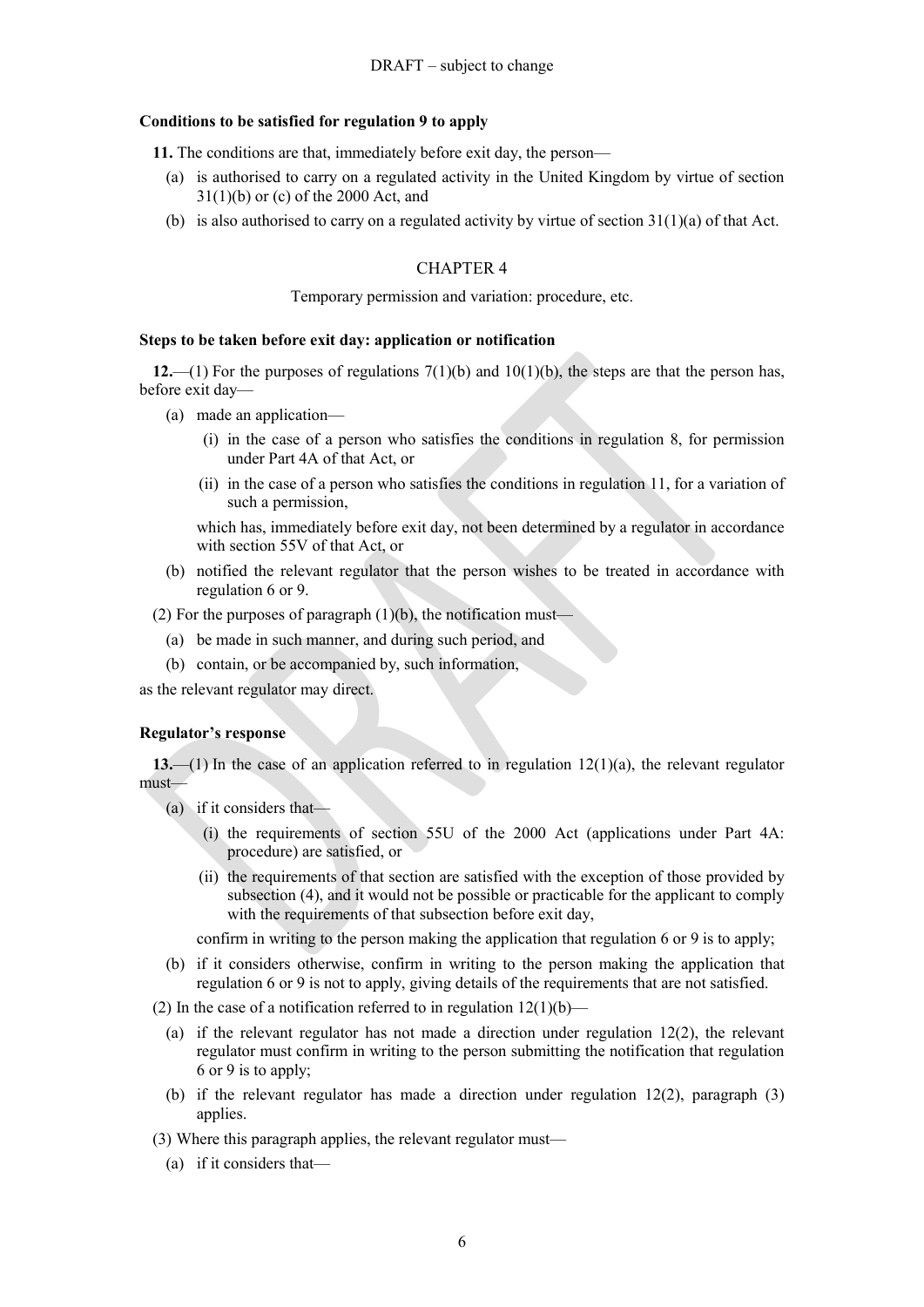- (i) the notification is made in accordance with the direction, or
- (ii) the notification is not made in accordance with the direction, and it would not be possible or practicable for the applicant to comply with the direction before exit day,

confirm in writing to the person submitting the notification that regulation 6 or [9](#page-4-0) is to apply;

(b) if it considers otherwise, confirm in writing to the person submitting the notification that regulation 6 or [9](#page-4-0) is not to apply, giving details of the direction that has not been complied with.

#### **Further information to be supplied by a person to whom regulation 6 or [9](#page-4-0) applies**

**14.**—(1) A person to whom regulation 6 or [9](#page-4-0) applies must notify the relevant regulator if—

- (a) any information contained in or accompanying a notification submitted in accordance with regulation [12\(](#page-5-0)1)(b) changes, or
- (b) an authorisation by a home state regulator is cancelled or varied.

 $(2)$  For the purposes of paragraph  $(1)$ , the notification must-

- (a) be made in such manner, and during such period, and
- (b) contain, or be accompanied by, such information,

as the relevant regulator may direct.

## CHAPTER 5

#### Temporary permission and variation: duration

#### **Period during which regulation 6 or [9](#page-4-0) is to apply**

**15.**—(1) For the purposes of regulations [7\(](#page-4-2)2) and [10\(](#page-4-3)2), the period is one that begins with exit day and ends—

- <span id="page-6-0"></span>(a) after three years beginning with the day on which exit day occurs, or
- (b) if earlier, with a day determined in accordance with paragraph (3) or (5).

(2) Paragraph (3) applies to a person who—

- (a) has made a relevant application—
	- (i) in the case of a person to whom regulation 6 applies, for a permission or cancellation of a permission under Part 4A of the 2000 Act, or
	- (ii) in the case of a person to whom regulation [9](#page-4-0) applies, for a variation or cancellation of such a permission, and
- (b) has not withdrawn the application.
- (3) Where this paragraph applies—
	- (a) if the application is granted, the day referred to in paragraph  $(1)(b)$  is the day before the date stated in the written notice (issued in accordance with section 55V(5) of the 2000 Act) as that from which permission, variation or cancellation has effect;
	- (b) if the application is refused, the day referred to in paragraph (1)(b) is the day before the day stated in the decision notice (issued in accordance with section 55X(4A) of the 2000 Act) as that on which regulation 6 or [9](#page-4-0) ceases to apply.
- (4) Paragraph (5) applies to a person who—
	- (a) has not made a relevant application—
		- (i) in the case of a person to whom regulation 6 applies, for a permission or cancellation of a permission under Part 4A of the 2000 Act, or
		- (ii) in the case of a person to whom regulation [9](#page-4-0) applies, for a variation or cancellation of such a permission, or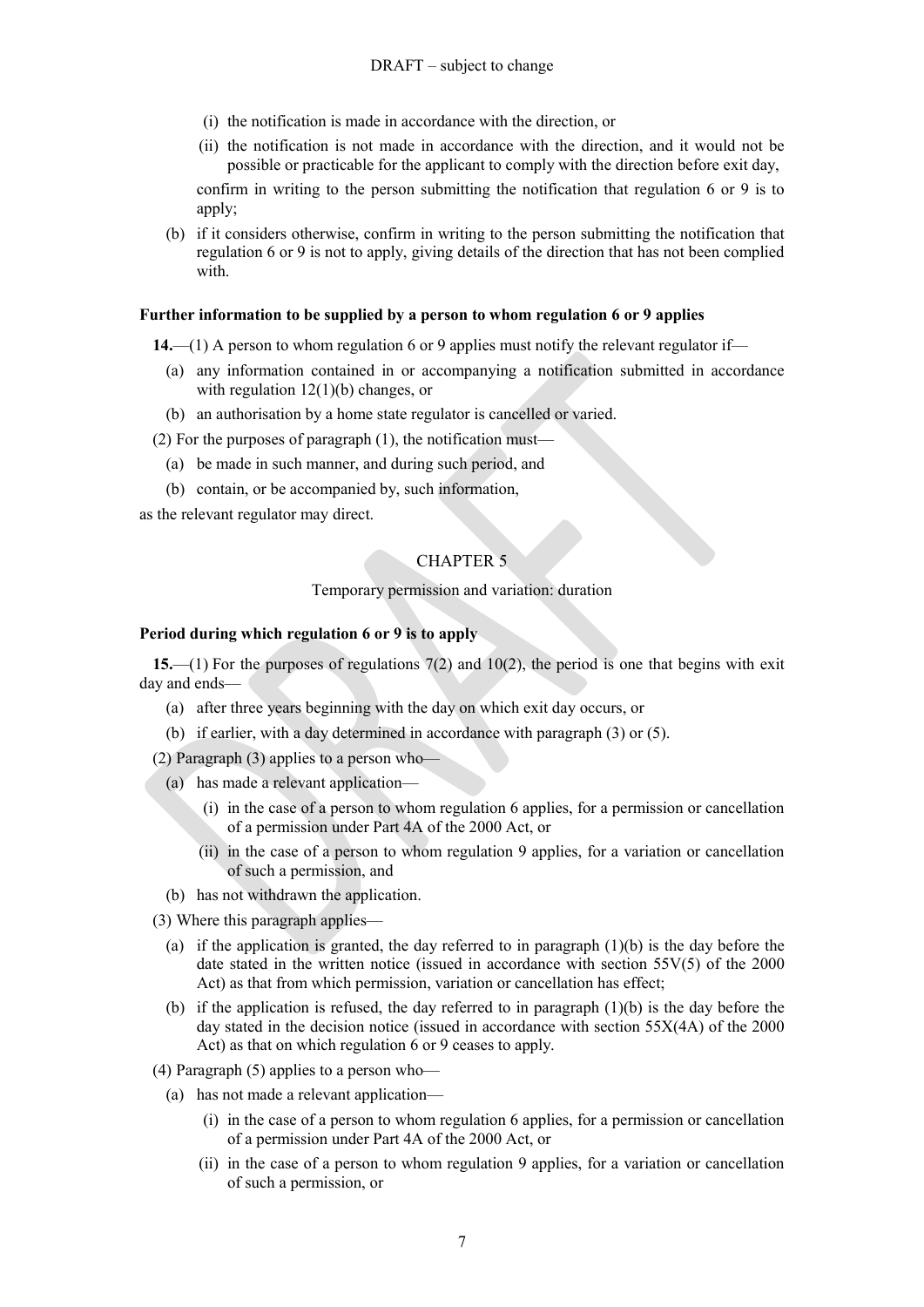(b) has made such an application but has withdrawn it without submitting another.

(5) Where this paragraph applies, the day referred to in paragraph  $(1)(b)$  is—

- (a) the day before the day stated in the decision notice (issued in accordance with section 55Z(3) of the 2000 Act) as that on which regulation 6 or [9](#page-4-0) ceases to apply, or
- (b) the day before the day stated in the written notice (issued in accordance with section  $55Y(4)$  of the 2000 Act) as that on which a variation takes effect if—
	- (i) in the case of a person to whom regulation [9](#page-4-0) applies, the relevant regulator exercises its power to vary the person's Part 4A permission under section 55J of the 2000 Act, and
	- (ii) as a result of the variation, there are no longer any regulated activities for which the person is treated as having permission by virtue of regulation [9.](#page-4-0)
- (6) For the purposes of this regulation—
	- (a) a relevant application is an application which is made—
		- (i) on or after exit day, or
		- (ii) before exit day which has, immediately before that day, not been determined by a regulator in accordance with section 55V of the 2000 Act;
	- (b) a reference to an application for permission includes a reference to an application for a variation that is treated as an application for permission by virtue of section 55H(8) or 55I(9) of the 2000 Act.

### CHAPTER 6

#### Power to amend time limits

#### **Power to extend the period during which a regulator must determine an application, etc.**

**16.**—(1) The Treasury may by regulations made by statutory instrument amend—

- (a) regulation  $5(7)(a)$  and [\(b\)](#page-3-0) to extend the period during which a regulator must determine an application, and
- (b) regulation  $15(1)(a)$  to extend the period during which regulation 6 or [9](#page-4-0) applies,

if the Treasury considers it necessary to do so.

(2) The Treasury may only make regulations under paragraph (1) if, no later than six months before the end of the period to be extended, the FCA and the PRA have submitted to the Treasury a joint assessment as to the effect of extending, and not extending, the period on—

- (a) persons (in general) to whom regulation 6 or [9](#page-4-0) applies,
- (b) the UK financial system (within the meaning of section 1I of the 2000 Act(**a**)), and
- (c) the ability of the FCA and PRA to discharge their functions in a way that advances their objectives under Part 1A of the 2000 Act.

(3) Regulations under paragraph (1) may not extend the period for the time being by more than 12 months.

(4) Regulations under paragraph (1) may make consequential amendments to regulation  $5(7)(c)$ ,  $(8)$  and  $(9)$  and regulation 22 $(2)$ .

(5) A statutory instrument which contains regulations under paragraph (1) is subject to annulment in pursuance of a resolution of either House of Parliament.

<sup>(</sup>**a**) Inserted by section 6(1) of the Financial Services Act 2012 (c. 21).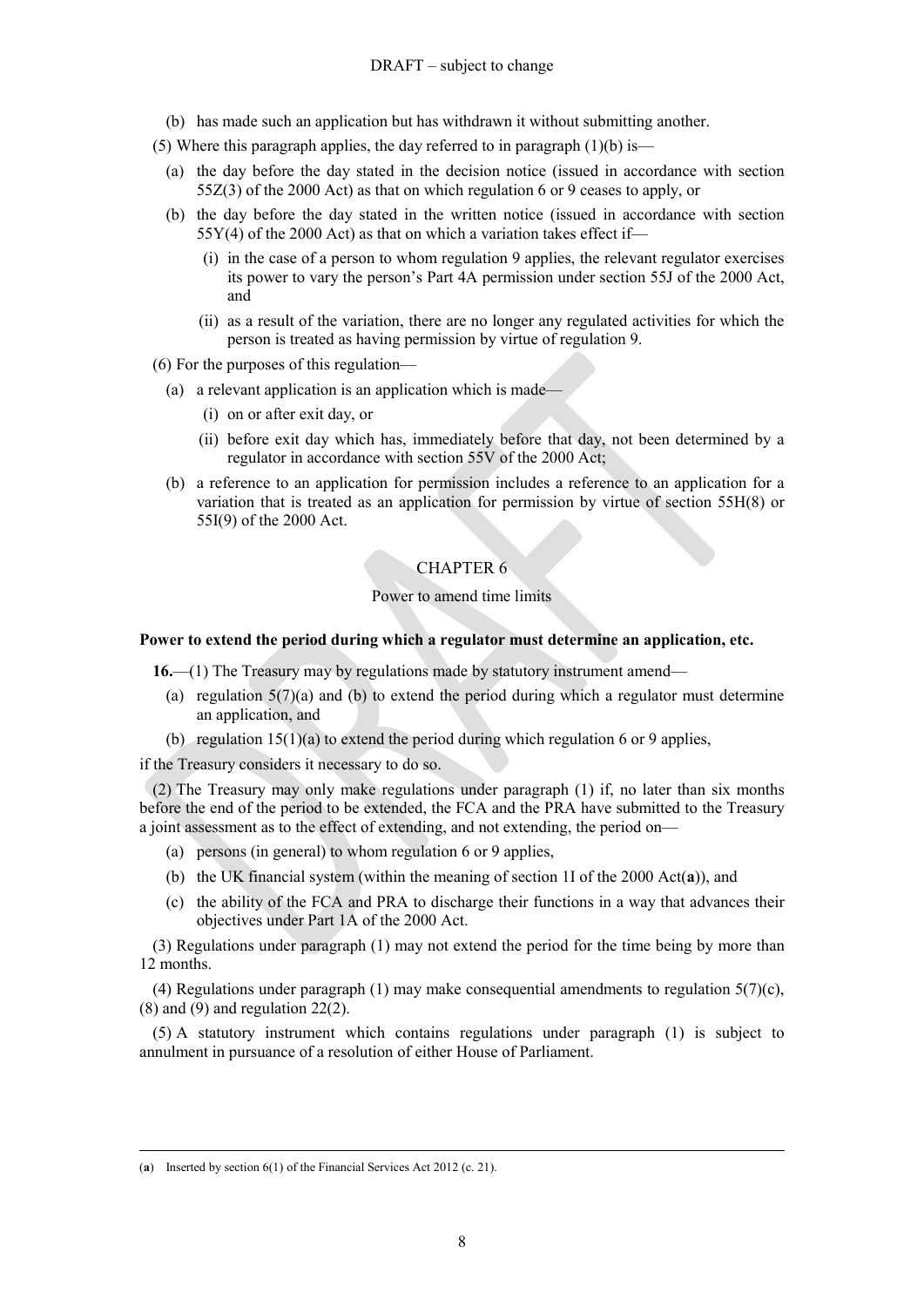## CHAPTER 7

## Savings

## **Requirements imposed by a domestic regulator**

**17.**—(1) A requirement imposed by a regulator in accordance with section 196 of the 2000 Act (power of intervention) and which has effect immediately before exit day continues to have effect on and after exit day in respect of a person to whom regulation [6](#page-3-4) or [9](#page-4-0) applies as if it were imposed by the regulator under—

- (a) section 55L (imposition of requirements by FCA) of that Act, or
- (b) section 55M (imposition of requirements by PRA) of that Act.

(2) In respect of a person to whom regulation [6](#page-3-4) or [9](#page-4-0) applies—

- (a) the FCA may exercise its power under section 55L(3) of the 2000 Act, and
- (b) the PRA may exercise its power under section 55M(3) of that Act,

if it appears that, immediately before exit day, the circumstances set out in section  $194(1)(a)$  or (b) of that Act are satisfied in respect of the person.

(3) Paragraph (2) is without prejudice to section 55L(2) or 55M(2) of the 2000 Act.

## **Requirements imposed by a home state regulator**

**18.**—(1) A requirement imposed by a home state regulator and which has effect immediately before exit day continues to have effect on and after that day in respect of a person to whom regulation [6](#page-3-4) or [9](#page-4-0) applies as if it were imposed by a regulator under—

- (a) section 55L (imposition of requirements by FCA) of the 2000 Act, or
- (b) section 55M (imposition of requirements by PRA) of that Act.

(2) The requirement only has effect in so far as it could have been imposed by a regulator under those sections.

## CHAPTER 8

## General provision

## **Directions**

**19.** The power to give directions under this Part includes the power—

- (a) to give different directions in relation to different persons or categories of person;
- (b) to vary or revoke a previous direction.

## **Interpretation**

**20.**—(1) In this Part—

"the FCA" means the Financial Conduct Authority;

"home state regulator" means the competent authority of an EEA state in relation to the person concerned; and "competent authority" is construed in accordance with the EU instrument by virtue of which, immediately before exit day, the person derived authorisation to carry on a regulated activity in the United Kingdom;

"the PRA" means the Prudential Regulation Authority;

"regulated activity" has the same meaning as in section 22 of the 2000 Act(**a**).

 $\overline{a}$ (**a**) Section 22 is amended by section 7(1) of the Financial Services Act 2012 (c. 21) and by S.I. 2018/135.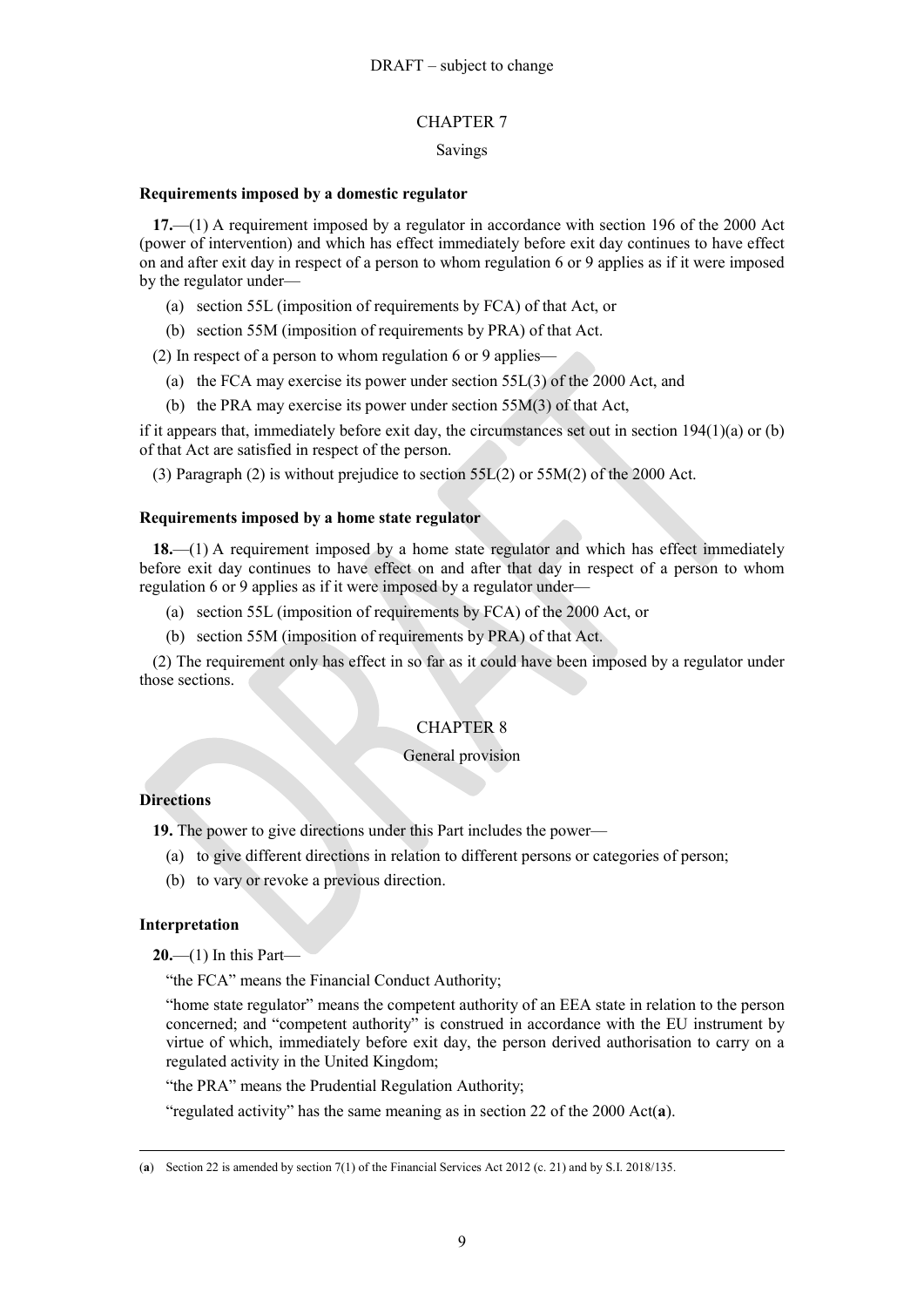(2) A reference to the relevant regulator is, subject to a direction of the PRA or the FCA given with the consent of the other, a reference to—

- (a) the PRA, in a case where the regulated activities to which an application or notification under regulation [12](#page-5-0) relates consist of or include a PRA-regulated activity (within the meaning of section 22A of the 2000 Act(**a**));
- (b) the FCA, in any other case.

## PART 4

## Transitional provision: miscellaneous

#### **Persons to whom the modifications in this Part apply**

**21.** The modifications specified in regulations [22](#page-9-1) to [24](#page-12-0) apply—

- (a) before exit day, in respect of a person who is authorised to carry on a regulated activity in the United Kingdom by virtue of section  $31(1)(b)$  or (c) of the 2000 Act;
- (b) on and after exit day, in respect of a person to whom regulation 6 or [9](#page-4-0) applies.

(2) Paragraph  $(1)(a)$  only applies to a person if—

- (a) the person has made an application for permission, or for the variation of a permission, under Part 4A of the 2000 Act—
	- (i) on or after the day on which this regulation comes into force, or
	- (ii) before the day on which this regulation comes into force and which has, immediately before that day, not been determined by a regulator in accordance with section 55V of that Act, and
- (b) the application is in respect of carrying on a regulated activity, on or after exit day, that the person is authorised to carry on by virtue of section  $31(1)(b)$  or (c) of that Act.

## **Performance of regulated activities - modifications of Part 5 of the Financial Services and Markets Act 2000**

<span id="page-9-1"></span>**22.**—(1) Part 5 of the Financial Services and Markets Act 2000 (performance of regulated activities) is modified as follows.

<span id="page-9-0"></span>(2) That Part has effect as if, after section 59 (approval for particular arrangements), there were inserted—

#### **"59ZZA Deemed approval for particular arrangements**

(1) The appropriate regulator may by notice given to an authorised person treat as approved under section 59 a person who is the subject of an application under section 60.

(2) The period during which a person may be so treated begins at such time on or after exit day as the notice may specify and ends—

- (a) after three years beginning with the day on which exit day occurs, or
- (b) if earlier—

- (i) if the application is granted, with the day before the day stated in the written notice (given in accordance with section  $62(1)$ ) or decision notice (given in accordance with section  $62(3)$  as that from which approval has effect;
- (ii) if the application is refused, with the day before the day stated in the decision notice (given in accordance with section  $62(3)$ ) as that on which the person is to cease to be treated as approved.

<sup>(</sup>**a**) Section 22A is inserted by section 9 of the Financial Services Act 2012 (c. 21).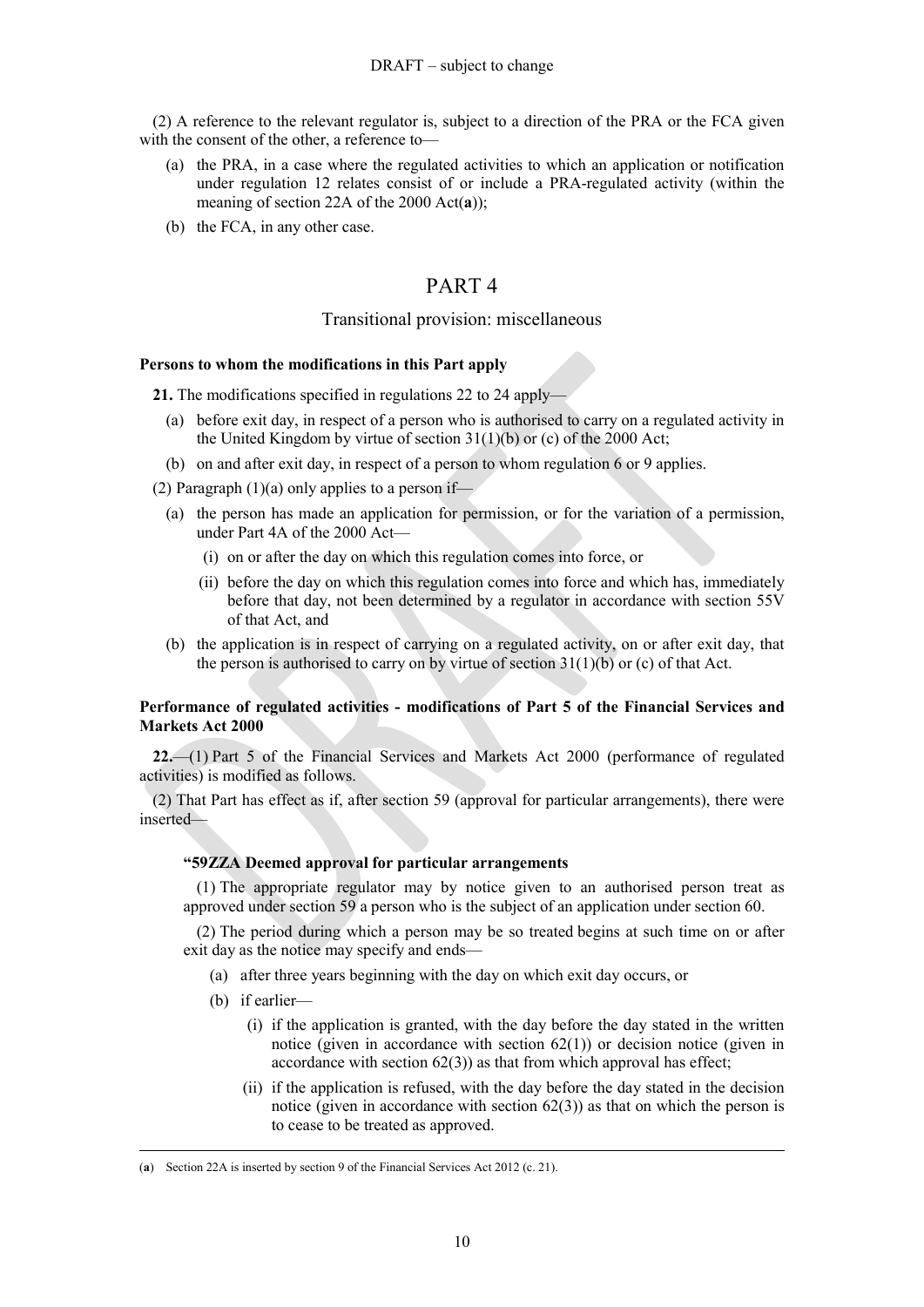- (3) The period in subsection (2) is subject to—
	- (a) the withdrawal of an approval under section 63;
	- (b) the expiry of an approval under section  $66(3)(ac)$ .

(4) Reference in an enactment to an approval given by the appropriate regulator under section 59 (however expressed) is to be read, unless the contrary intention appears, as including an approval a person is treated as having by virtue of this section."

(3) Section 61 (controlled functions: determination of applications) has effect as if, for subsection (3A)(a), there were substituted—

"(a) in a case where the application under section 60 is made by a person—

- (i) applying for permission under Part 4A, and
- (ii) to whom regulation 6 of the EEA Passport Rights (Amendment, etc., and Transitional Provisions) (EU Exit) Regulations 2018 applies,

means the period within which the application for that permission must be determined under section 55V(1) or (2),

(ab) in a case where the application under section 60 is made by a person—

- (i) applying for a variation of a permission under Part 4A, and
- (ii) to whom regulation [9](#page-4-0) of the EEA Passport Rights (Amendment, etc., and Transitional Provisions) (EU Exit) Regulations 2018 applies,

means the period within which the application for that variation must be determined under section  $55V(1)$  or (2), and".

(4) Section 62 (applications for approval: procedure and right to refer to Tribunal) has effect as if—

(a) after subsection (1), there were inserted—

"(1A) The notice must state the day from which the approval has effect."

(b) after subsection (3), there were inserted—

"(3A) The notice must state—

- (a) where the decision is to refuse the application, the day on which the person who is the subject of an application is to cease to be treated as approved in accordance with section 59ZZA;
- (b) where the decision is to grant the application subject to conditions or for a limited period (or both), the day from which the approval has effect."

(5) Section 63 (withdrawal of approval) has effect as if, after subsection (4), there were inserted—

"(4A) If a regulator decides to withdraw an approval that a person is treated as having by virtue of section 59ZZA, the decision notice must state the day on which that approval is to cease to have effect.

(4B) For the purposes of subsection (4A), the day stated must be a day that falls before the end of the period of three years beginning with the day on which exit day occurs."

## **Financial Services Compensation Scheme - modifications of Part 15 of the Financial Services and Markets Act 2000**

<span id="page-10-0"></span>**23.**—(1) Part 15 of the Financial Services and Markets Act 2000 (Financial Services Compensation Scheme) is modified as follows.

- (2) Section 213 (the compensation scheme) has effect as if—
	- (a) after subsection (4), there were inserted—

"(4A) The compensation scheme may not provide for the scheme manager to have the power to impose levies on a person who is not to be regarded as a relevant person by virtue of subsection (9A).";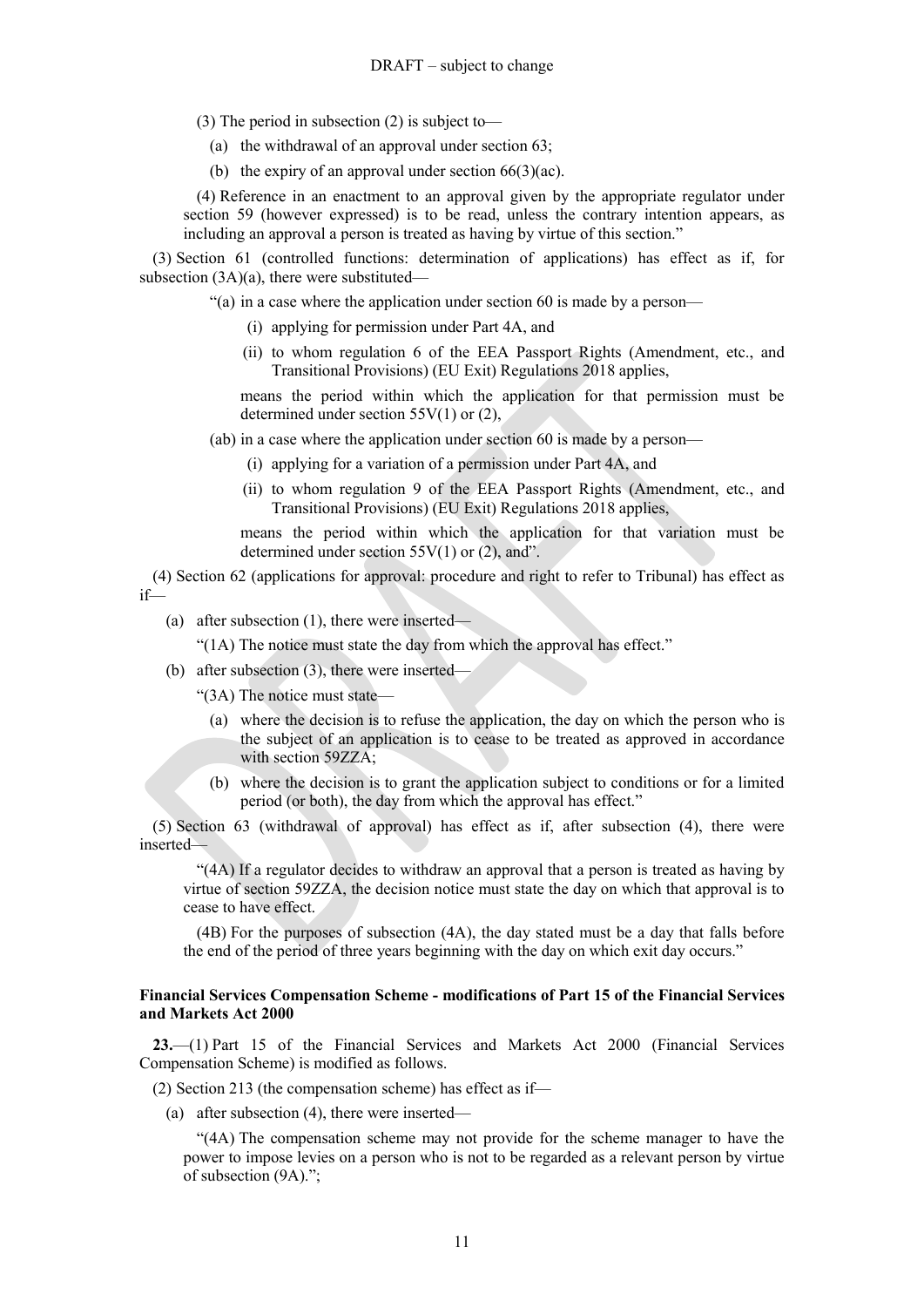(b) after subsection (9), there were inserted—

"(9A) But a person to whom subsection (9B) applies and who, at that time—

- (a) has not established a branch in the United Kingdom, and
- (b) is treated as if—
	- (i) the person has permission to carry on a regulated activity by virtue of regulation 6 of the EEA Passport Rights (Amendment, etc., and Transitional Provisions) (EU Exit) Regulations 2018, or
	- (ii) the person's permission to carry on a regulated activity were varied in accordance with regulation [9](#page-4-0) of those Regulations,

is not to be regarded as a relevant person in relation to a regulated activity which the person has permission to carry on by virtue of regulation 6 or [9](#page-4-0) of those Regulations.

(9B) This subsection applies to a person who is, immediately before exit day—

- (a) a credit institution,
- (b) an insurance intermediary,
- (c) an investment firm,
- (d) a mortgage intermediary,
- (e) a management company, or
- (f) an AIFM in relation to all activities authorised by its home state regulator other than—
	- (i) any services specified by Annex I to the alternative investment fund managers directive in respect of an authorised unit trust scheme, an authorised contractual scheme or an authorised open-ended investment company, or
	- (ii) any activities undertaken as an authorised manager of an ELTIF, as permitted by the ELTIF Regulation.

(9C) For the purposes of subsection (9B)—

"AIFM" means an AIFM as defined in Article 4.1(b) of the alternative investment fund managers directive which—

- (a) is, immediately before exit day, authorised in accordance with Article 6.1 of that directive by its home state regulator to provide services specified by Annex I to that directive, and
- (b) provides those services, or services specified by Article 6.4 of that directive (discretionary portfolio management and non-core services), in the United Kingdom;

"an authorised contractual scheme" has the meaning given by section 237(3);

"an authorised open-ended investment company" has the meaning given by section  $237(3);$ 

"an authorised unit trust scheme" has the meaning given by section 237(3);

"collective portfolio management services" means those services set out in Annex II to the UCITS directive which a management company is providing to a UCITS in the United Kingdom;

"credit institution" means a credit institution as defined in Article 4.1(1) of Regulation (EU) No 575/2013 of the European Parliament and of the Council of 26th June 2013 on prudential requirements for credit institutions and investment firms and amending Regulation (EU) No 648/2012 which is, immediately before exit day, authorised (within the meaning of Article 8 of Directive 2013/36/EU of the European Parliament and of the Council of 26th June 2013 on access to the activity of credit institutions and the prudential supervision of credit institutions and investment firms, amending Directive 2002/87/EC and repealing Directives 2006/48/EC and 2006/49/EC) by its home state regulator;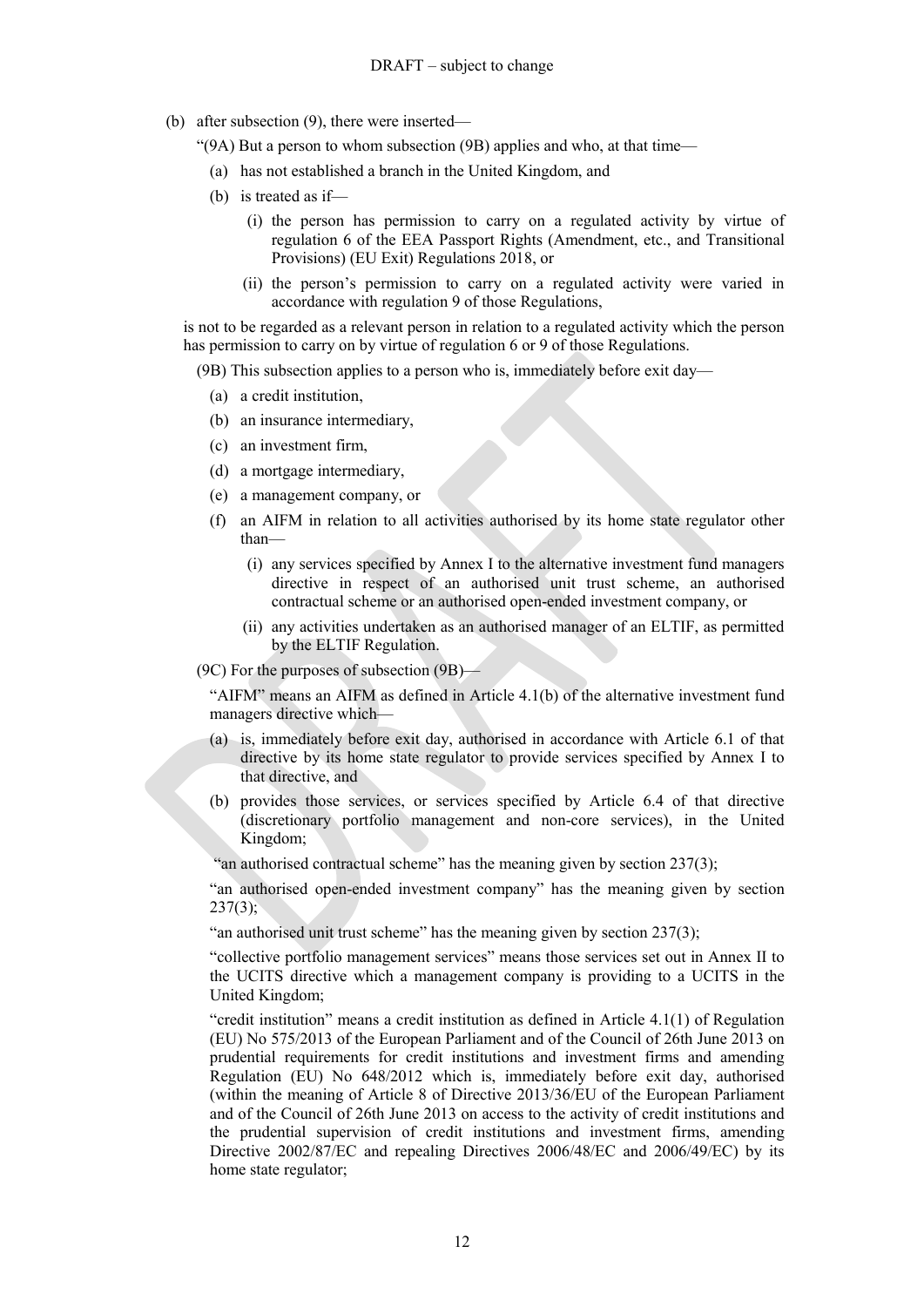"ELTIF" means a UK AIF that is, immediately before exit day, authorised by the FCA as a European long-term investment fund under Article 6 of the ELTIF Regulation;

"ELTIF Regulation" means Regulation (EU) No 2015/760 of the European Parliament and of the Council of 29th April 2015 on European Long-term Investment Funds;

"home state regulator" means the competent authority of an EEA state in relation to the person concerned; and "competent authority" is construed in accordance with the EU instrument by virtue of which, immediately before exit day, the person derived authorisation to carry on a regulated activity in the United Kingdom;

"insurance intermediary" means an insurance intermediary or an ancillary insurance intermediary as defined in Article 2.1(3) and (4) of Directive 2016/97/EC of the European Parliament and of the Council of 20th January 2016 on insurance distribution (recast) which is, immediately before exit day, registered (under Article 3 of that Directive) by its home state regulator;

"investment firm" means an investment firm as defined in Article 4.1(1) of Directive 2014/65/EU of the European Parliament and of the Council of 15th May 2014 on markets in financial instruments and amending Directive 2002/92/EC and Directive 2011/61/EU which is, immediately before exit, authorised (within the meaning of Article 5 of that Directive) by its home state regulator;

"management company" means a management company as defined in Article 2.1(b) of the UCITS directive which—

- (a) is, immediately before exit day, authorised (within the meaning of Article 6 of that Directive) by its home state regulator to provide services of the kind specified by Article 6.3 of the UCITS directive (management of portfolios of investments) except collective portfolio management services, and
- (b) is providing those services in the United Kingdom;

"mortgage intermediary" means—

- (a) a credit intermediary as defined in Article 4(5) of Directive 2014/17/EU of the European Parliament and of the Council of 4th February 2014 on credit agreements for consumers relating to residential immovable property and amending Directives 2008/48/EC and 2013/36/EU and Regulation (EU) No 1093/2010, or
- (b) a person providing advisory services as defined in Article 4(21) of that Directive,

which is, immediately before exit day, admitted (in accordance with Article 29.1 of that Directive) by its home state regulator;

"UCITS" means an undertaking for collective investment in transferable securities which is, immediately before exit day, authorised in accordance with Article 5 of the UCITS directive;

"UK AIF" has the meaning given in regulation 2 of the Alternative Investment Fund Managers Regulations 2013."

(3) Section 224 (scheme manager's power to inspect documents held by Official Receiver, etc.) has effect as if, after subsection (3), there were inserted—

"(3A) But a person who is not to be regarded as a relevant person for the purposes of section 213, by virtue of subsection (9A) of that section, is not to be regarded as a relevant person for the purposes of this section."

## <span id="page-12-0"></span>**Insurance and reinsurance - modification of Part 4 of the Solvency 2 Regulations 2015**

**24.**—(1) Part 4 of the Solvency 2 Regulations 2015(**a**) (approvals) is modified as follows.

 $\overline{a}$ (**a**) S.I. 2015/575.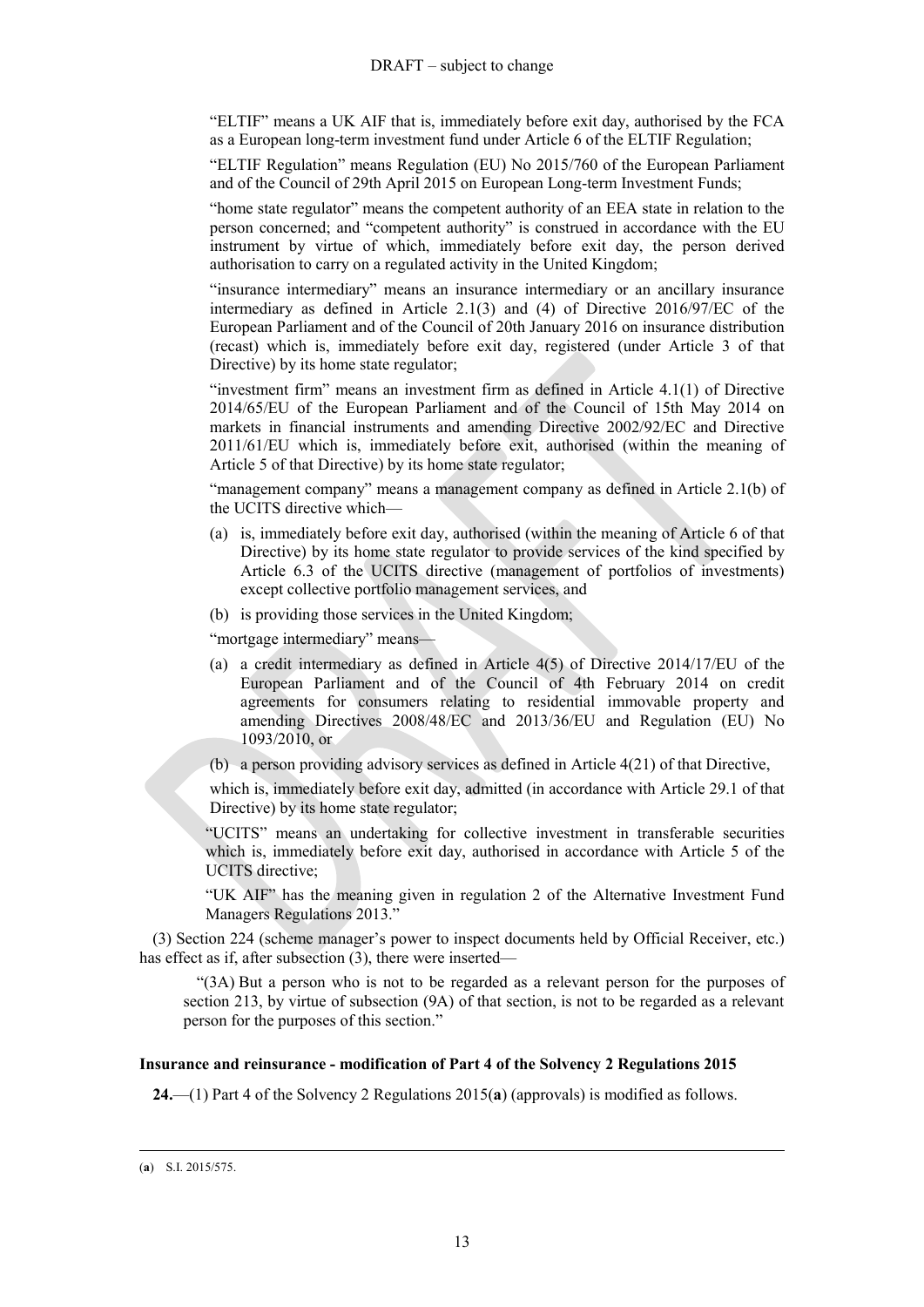(2) Regulation 48 (models) has effect as if, in paragraph (4), for the words from "6 months" to the end there were substituted "three years beginning with the day on which exit day occurs.".

(3) Regulation 55 (decisions: written notices) has effect as if, after paragraph (2), there were inserted—

"(2A) If the PRA revokes an approval, the written notice must, where applicable, state the day on which regulation 57A ceases to apply.

(2B) For the purposes of paragraph (2A), the day stated must be a day that falls before the end of the period of three years beginning with the day on which exit day occurs."

(4) Part 4 has effect as if, after Chapter 2, there were inserted—

### "CHAPTER 2A

## Deemed approval

**54A.**—(1) A person to whom regulation [6](#page-3-4) or [9](#page-4-0) of the EEA Passport Rights (Amendment etc., and Transitional Provisions) Regulations 2018 applies is to be treated as if the PRA has granted to the person an approval, determined in accordance with paragraphs (2) and (3), with respect to the person carrying on business in the UK through a branch.

- (2) In respect of a person—
	- (a) who, immediately before exit day, is approved by a supervisory authority of an EEA State—
		- (i) in respect of the matter mentioned in the first column of the following table and
		- (ii) under the provision of the Solvency 2 Directive mentioned in the corresponding entry in the second column of the table, and
	- (b) whose approval is applicable to the person's permanent presence in the UK,

the approval a person is treated as having is the approval mentioned in the corresponding entry in the third column of the table.

| Solvency 2 approval                                                                                                       | Approval<br>granted<br>by<br>supervisory authority of an<br><b>EEA</b> State | Deemed approval granted<br>by the PRA |
|---------------------------------------------------------------------------------------------------------------------------|------------------------------------------------------------------------------|---------------------------------------|
| Matching adjustment to the<br>relevant risk-free interest<br>rate term structure                                          | Article 77b of the Solvency<br>2 Directive                                   | Regulation 42                         |
| Volatility adjustment to the<br>relevant risk-free interest<br>rate term structure                                        | Article 77d of the Solvency<br>2 Directive                                   | Regulation 43                         |
| Ancillary own funds                                                                                                       | Article 90 of the Solvency 2<br>Directive                                    | Regulation 44                         |
| Classification of own funds                                                                                               | Article 95 of the Solvency 2<br>Directive                                    | Regulation 46                         |
| Full and partial internal<br>model                                                                                        | Article 112 and 113 of the<br>Solvency 2 Directive                           | Regulation $48(1)(a)$                 |
| Group internal model to<br>calculate the solvency<br>capital requirement of an<br>insurance or reinsurance<br>undertaking | Article $231$ or $233(5)$ of the<br>Solvency 2 Directive                     | Regulation $48(1)(a)$                 |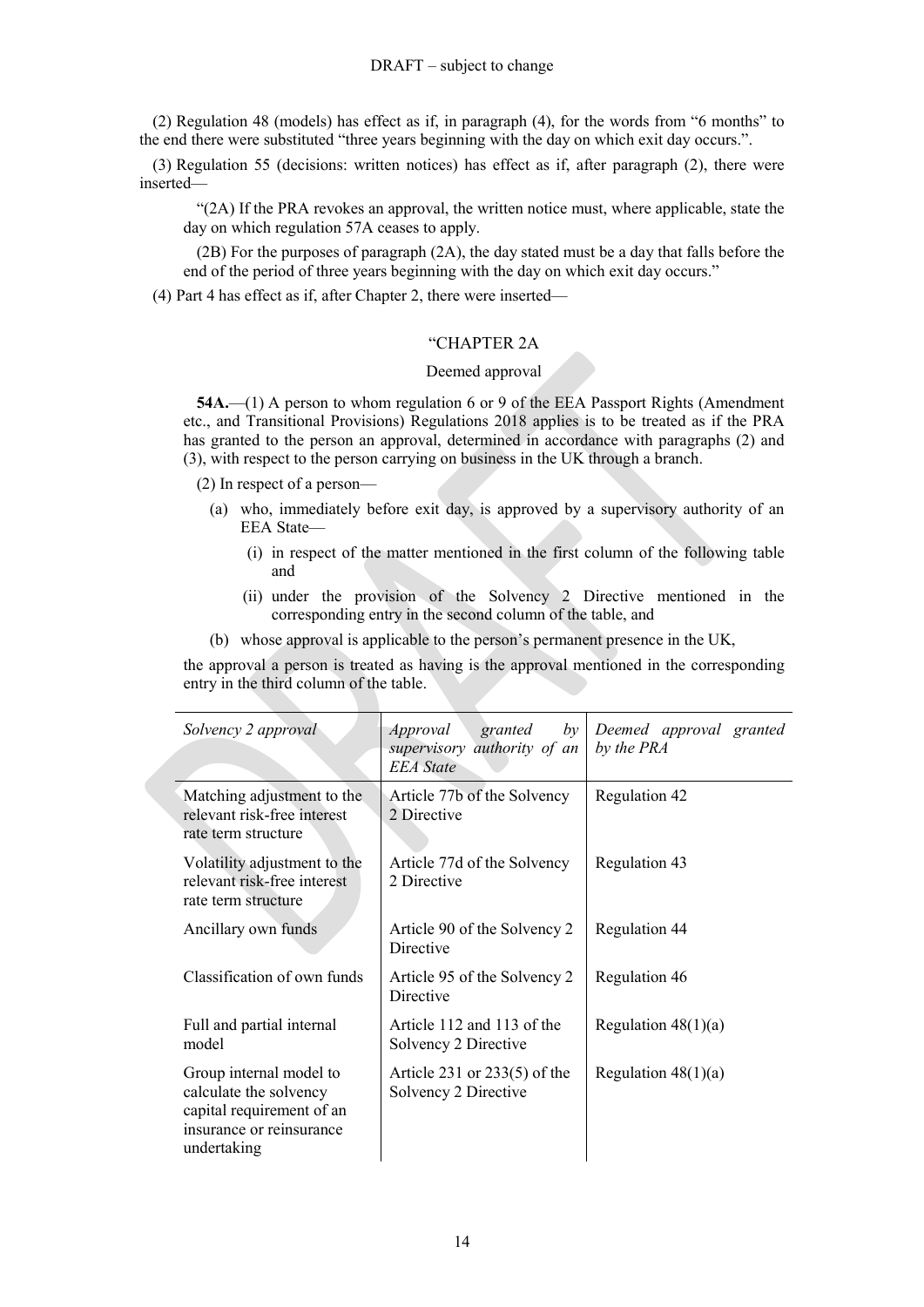## DRAFT – subject to change

| Policy for changing a full<br>and partial internal model | Article 115 of the Solvency<br>2 Directive      | Regulation $48(1)(c)$ |
|----------------------------------------------------------|-------------------------------------------------|-----------------------|
| Transitional measure on<br>risk-free interest rates      | Article 308c of the Solvency<br>2 Directive     | Regulation 53         |
| Transitional measure on<br>technical provisions          | Article 308d of the Solvency<br>2 Directive     | Regulation 54         |
| Design of the basic solvency<br>capital requirement      | Article $104(7)$ of the<br>Solvency 2 Directive | Regulation 47         |

(3) In respect of a person—

- (a) who, immediately before exit day, is applying a volatility adjustment to the relevant risk-free interest rate term structure in order to calculate the best estimate referred to in Article 77(2) of the Solvency 2 Directive on a date specified by the PRA, and
- (b) whose approval by a supervisory authority of an EEA State is not required,

the approval a person is treated as having is an approval under regulation 43."

*Name Name* Date Two of the Lords Commissioners of Her Majesty's Treasury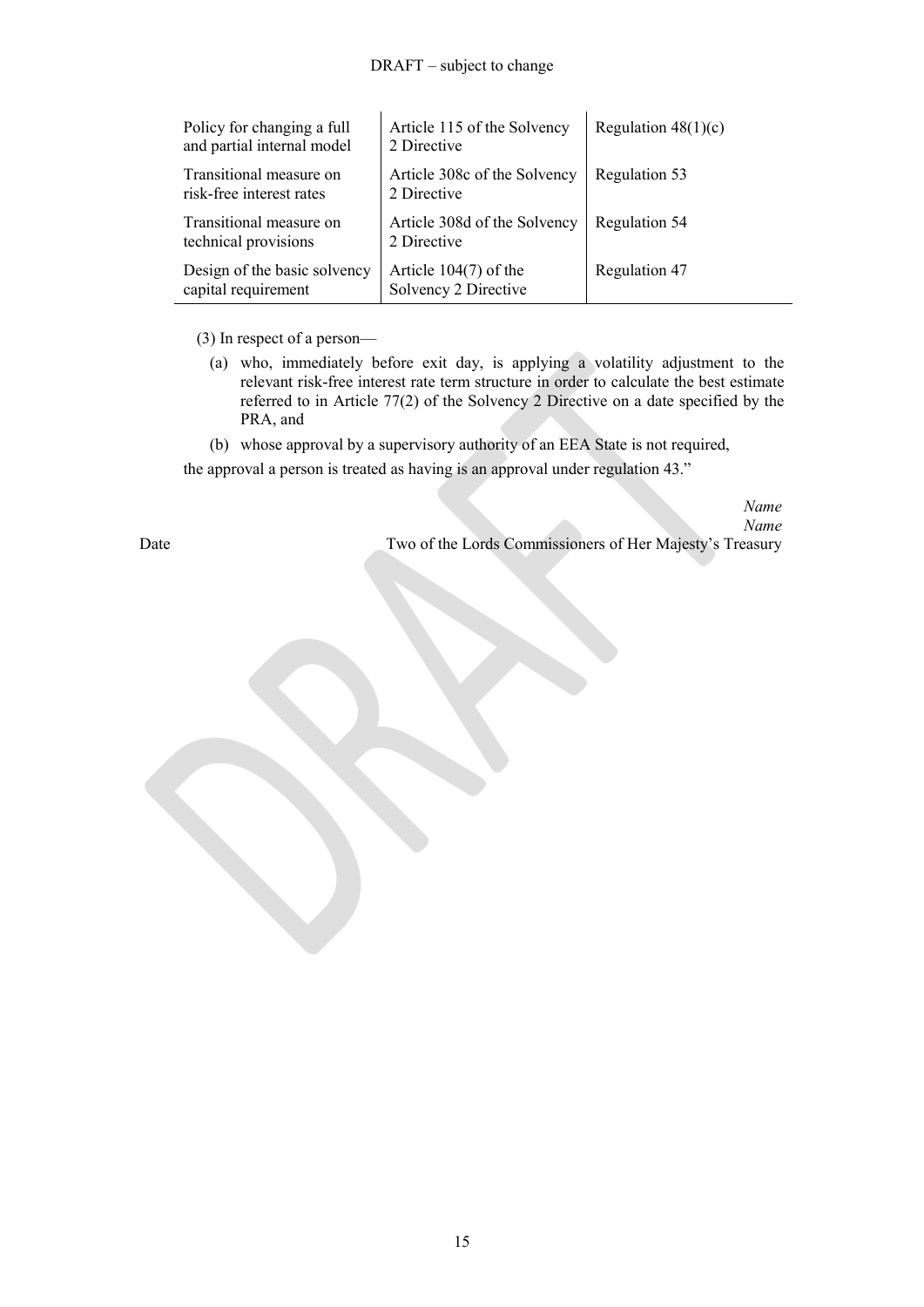## SCHEDULE Regulation [3](#page-1-1)

## Repeal of passport rights - consequential amendments

## PART 1

#### The Financial Services and Markets Act 2000 (c. 8)

**1.** The Financial Services and Markets Act 2000(**a**) is amended as follows.

**2.** In section 3E (memorandum of understanding)(**b**), omit subsection (2)(f) and (k).

**3.** Omit section 34 (EEA firms)(**c**).

**4.** Omit section 35 (Treaty firms)(**d**).

**5.** In section 55A (application for permission)(**e**), omit subsection (4).

**6.** In section 55Q (exercise of power in support of overseas regulator)(**f**), omit subsection (2).

**7.** In section 55R (persons connected with an applicant)(**g**), omit subsections (2) to (3B).

**8.**—(1) Section 55X (determination of applications: warning notices and decision notices)(**h**) is amended as follows.

(2) In subsection (2), omit "(unless subsection (3) applies)".

(3) Omit subsection (3).

**9.** In section 137A (the FCA's general rules)(**i**), omit subsection (5).

**10.** In section 137G (the PRA's general rules)(**j**), omit subsection (5).

**11.** In section 168 (appointment of persons to carry out investigations in particular cases)(**k**), in subsection (1)(b), omit "or under Schedule 4".

**12.** Omit Part 13 (incoming firms: intervention by FCA or PRA)(**l**), except for, in section 195 (exercise of power in support of overseas regulator), subsections (3) and (4).

**13.** Omit Part 13A (enhanced supervision of firms exercising rights under the Insurance Distribution Directive)(**m**).

**14.** In section 213 (the compensation scheme)(**n**), omit subsections (10) and (11).

**15.** In section 214 (provisions of the scheme: general), omit subsection (5).

**16.** In section 224 (scheme manager's power to inspect documents held by Official Receiver etc.), omit subsection (4).

<sup>(</sup>**a**) 2000 c. 8.

<sup>(</sup>**b**) Inserted by section 6(1) of the Financial Services Act 2012 (c. 21).

<sup>(</sup>**c**) Amended by paragraph 27 of Schedule 4 to the Financial Services Act 2012 (c. 21).

<sup>(</sup>**d**) Amended by paragraph 28 of Schedule 4 to the Financial Services Act 2012 (c. 21). (**e**) Inserted by section 11(2) of the Financial Services Act 2012 (c. 21) and amended by S.I. 2018/135.

<sup>(</sup>**f**) Inserted by section 11(2) of the Financial Services Act 2012 (c. 21).

<sup>(</sup>**g**) Inserted by section 11(2) of the Financial Services Act 2012 (c. 21) and amended by S.I. 2017/701.

<sup>(</sup>**h**) Inserted by section 11(2) of the Financial Services Act 2012 (c. 21) and amended by S.I. 2018/135.

<sup>(</sup>**i**) Inserted by section 24(1) of the Financial Services Act 2012 (c. 21).<br>(**j**) Inserted by section 24(1) of the Financial Services Act 2012 (c. 21).

<sup>(</sup>**j**) Inserted by section 24(1) of the Financial Services Act 2012 (c. 21).

<sup>(</sup>**k**) Amended by paragraph 8(1) and (2) of Schedule 12 to the Financial Services Act 2012 (c. 21) and S.I. 2016/680.

<sup>(</sup>**l**) Extensively amended.

<sup>(</sup>**m**) Inserted by S.I. 2018/546.

<sup>(</sup>**n**) Amended by S.I. 2011/1613.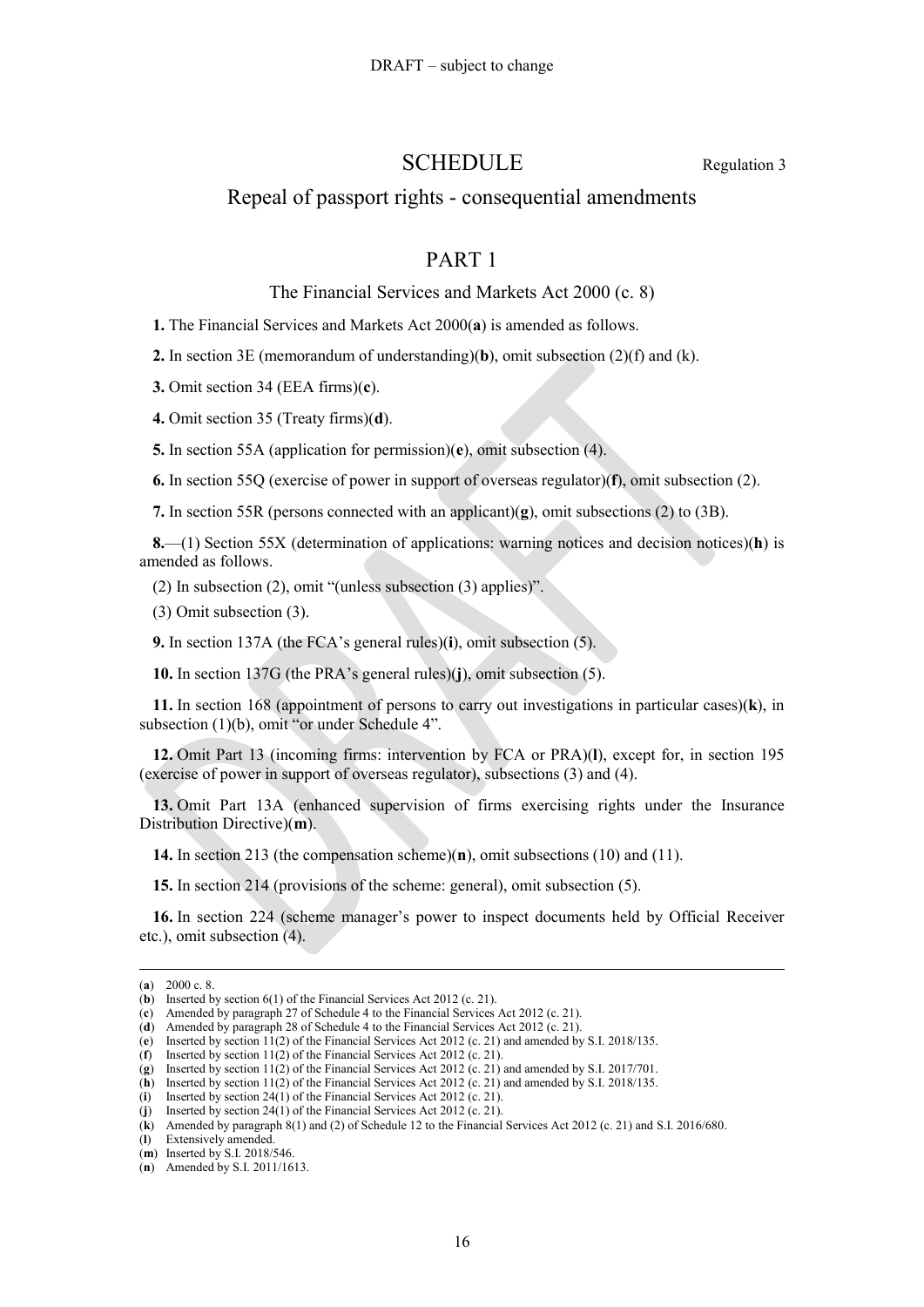**17.** In section 234K (duty to consider exercise of powers under Competition Act 1998)(**a**), in subsection (3), omit paragraph (f).

**18.** In section 313D (interpretation of Part 18A)(**b**), in subsection (1), in the definition of "institution", omit from "but does not include" to the end.

**19.** Omit section 368 (winding-up petitions: EEA and Treaty firms)(**c**).

**20.**—(1) Section 425 (expressions relating to authorisation elsewhere in the single market)(**d**) is amended as follows.

(2) Omit subsection (2).

(3) In the heading, omit "elsewhere".

**21.** In Schedule 1ZA (the Financial Conduct Authority)(**e**), in Part 3 (penalties and fees), omit paragraph 24(a).

**22.** In Schedule 1ZB (the Prudential Regulation Authority)(**f**), in Part 3 (penalties and fees), omit paragraph 32(a).

**23.**—(1) Schedule 6 (threshold conditions) is amended as follows.

(2) Omit Part 1F (authorisation under Schedule 3)(**g**).

(3) Omit Part 1G (authorisation under Schedule 4)(**h**).

# PART 2

## Other primary legislation

#### **Agricultural Credits Act 1928 (c. 43)**

**24.** In section 5 of the Agricultural Credits Act 1928(**i**) (agricultural charges on farming stock and assets), in the definition of "Bank" in subsection (7), omit paragraph (c).

## **Solicitors Act 1974 (c. 47)**

**25.** In section 87 of the Solicitors Act 1974(**j**) (interpretation)—

- (a) in the definition of "bank" in subsection  $(1)$ 
	- (i) for ", a person" substitute "or a person";
	- (ii) omit from "or an EEA firm" to the end;
- (b) in subsection (1A), omit paragraphs (c) and (d).

## **Judicial Pensions Act 1981 (c. 20)**

**26.** In section 33A of the Judicial Pensions Act 1981(**a**) (voluntary contributions)—

<sup>(</sup>**a**) Inserted by paragraphs 1 and 3 of Schedule 8 to the Financial Services (Banking Reform) Act 2013 (c. 33).

<sup>(</sup>**b**) Inserted by S.I. 2007/126 and amended by section 36(a) of the Financial Services Act 2012 (c. 21), S.I. 2013/3115 and S.I. 2017/701.

<sup>(</sup>**c**) Amended by paragraphs 1 and 15 of Schedule 14 to the Financial Services Act 2012 (c. 21).

<sup>(</sup>**d**) Amended by S.I. 2003/2066, S.I. 2004/3379, S.I. 2006/2975, S.I. 2007/126, S.I. 2007/3253, S.I. 2012/1906, S.I. 2013/1773, S.I. 2013/3115, S.I. 2015/575 and S.I. 2015/910.

<sup>(</sup>**e**) Inserted by Schedule 3 to the Financial Services Act 2012 (c. 21).

<sup>(</sup>**f**) Inserted by Schedule 3 to the Financial Services Act 2012 (c. 21).

<sup>(</sup>**g**) Inserted by S.I. 2013/555.

<sup>(</sup>**h**) Inserted by S.I. 2013/555.

 $(i)$  1928 c. 43. The definition "Bank" in section 1(7) is substituted by S.I. 2001/3649.

<sup>(</sup>**j**) 1974 c. 47. The definition of "bank" in section 1(1) is substituted by S.I. 2001/3649. Section 1(1A) is inserted by S.I. 2001/3649.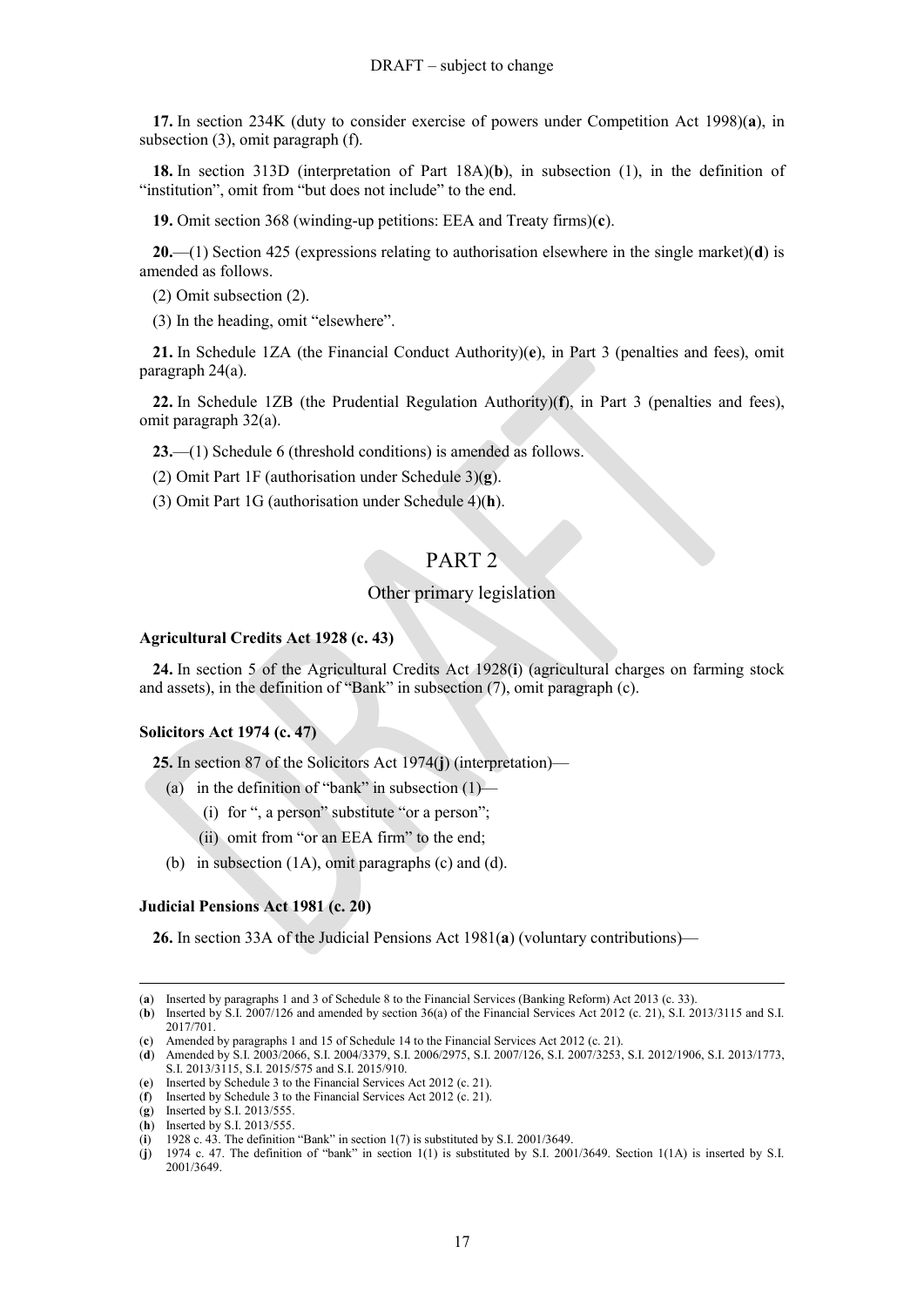- (a) in subsection  $(9)$ 
	- (i) in the definition of "authorised provider", omit paragraphs (b) and (c);
	- (ii) in the definition of "insurer", omit paragraph (b);
- (b) omit subsections (9B) to (9E).

#### **Administration of Justice Act 1985 (c. 61)**

**27.** In section 21 of the Administration of Justice Act 1985(**b**) (professional indemnity and compensation), in subsection (5), omit paragraphs (b) and (c).

## **Housing Act 1985 (c. 68)**

**28.** In section 622 of the Housing Act 1985(**c**) (minor definitions: general), in subsection (1)—

- (a) in the definition of "authorised deposit taker"—
	- (i) at the end of paragraph (a), omit "or";
	- (ii) omit paragraph (b);
- (b) in the definition of "authorised insurer"—
	- (i) at the end of paragraph (a), omit "or";
	- (ii) omit paragraph (b);
- (c) in the definition of "authorised mortgage lender", omit paragraphs (b) and (c).

#### **Building Societies Act 1986 (c. 53)**

**29.**—(1) The Building Societies Act 1986(**d**) is amended as follows.

- (2) In section 9A (restrictions on certain transactions), in subsection (5)—
	- (a) at the end of paragraph (a), omit "or";
	- (b) omit paragraph (b).
- (3) In section 98 (transfers of business: supplementary provisions), in subsection (3)—
	- (a) at the end of paragraph  $(c)(i)$ , omit "or";
	- (b) omit paragraph (c)(ii).

## **Access to Medical Reports Act 1988 (c. 28)**

**30.** In section 2 of the Access to Medical Reports Act 1988(**e**) (interpretation), in the definition of "insurer" in subsection (1), omit paragraph (b).

#### **Road Traffic Act 1988 (c. 52)**

 $\overline{a}$ 

**31.** In section 95 of the Road Traffic Act 1988(**f**) (notification of refusal of insurance on grounds of health), in subsection (3)—

(a) at the end of paragraph (a), omit "or";

<sup>(</sup>**a**) 1981 c. 20. Section 33A is inserted by section 82(1) of the Courts and Legal Services Act 1990 (c. 41); the definitions of "authorised provider" and "insurer" in subsection (9) are substituted by S.I. 2001/3649; subsections (9B) to (9E) are inserted by S.I. 2001/3649.

<sup>(</sup>**b**) 1985 c. 61. Section 21(5) is substituted by S.I. 2001/3649.

<sup>(</sup>**c**) 1985 c. 68. Section 622(1) was so numbered by S.I. 2001/3649; the definitions of "authorised deposit taker" and "authorised insurer" are inserted by S.I. 2001/3649; the definition "authorised mortgage lender" is inserted by section 307(2) of the Housing and Regeneration Act 2008 (c. 17).

<sup>(</sup>**d**) 1986 c. 53. Section 9A is inserted by section 10 of the Building Societies Act 1997 (c. 32); subsection (5)(a) and (b) are substituted by S.I. 2001/3649. Section 98(3)(c)(i) and (ii) are substituted by S.I. 2001/3649.

<sup>(</sup>**e**) 1988 c. 28. The definition of "insurer" in section 2(1) is substituted by S.I. 2001/3649.

<sup>(</sup>**f**) 1988 c. 52. Section 95(3) is substituted by S.I. 2001/3649.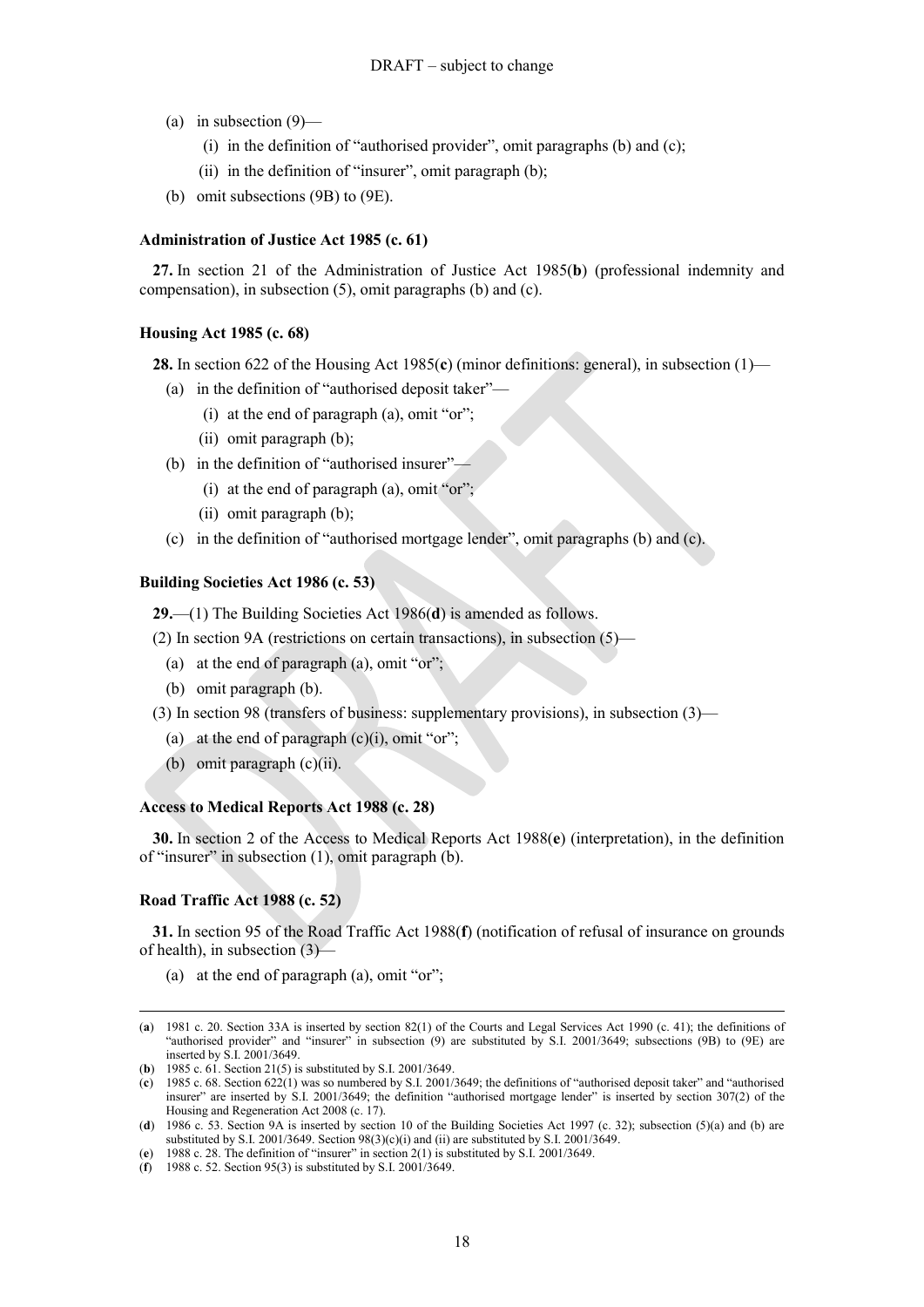(b) omit paragraph (b).

#### **Social Security Administration Act 1992 (c. 5)**

**32.** In section 109B of the Social Security Administration Act 1992(**a**) (power to require information), in subsection (7)—

- (a) in the definition of "bank", omit paragraph (b);
- (b) in the definition of "insurer"—
	- (i) at the end of paragraph (a), omit "or";
	- (ii) omit paragraph (b).

## **Judicial Pensions and Retirement Act 1993 (c. 8)**

**33.**—(1) The Judicial Pensions and Retirement Act 1993(**b**) is amended as follows.

- (2) In section 10 (additional benefits from voluntary contributions)—
	- (a) in subsection  $(8)$ 
		- (i) in the definition of "authorised provider", omit paragraphs (b) and (c);
		- (ii) in the definition of "insurer", omit paragraph (b);
	- (b) omit subsections (8B) to (8E).

(3) In Schedule 2 (transfer of accrued benefits), in the definition of "authorised insurer" in paragraph 1(1)—

- (a) at the end of paragraph (i), omit "or";
- (b) omit paragraph (ii).

## **Social Security (Recovery of Benefits) Act 1997 (c. 27)**

**34.** In Schedule 1 to the Social Security (Recovery of Benefits) Act 1997(**c**) (compensation payments), in paragraph 5—

- (a) at the end of sub-paragraph  $(2)(a)$ , omit "or";
- (b) omit sub-paragraph (2)(b).

## **Bank of England Act 1998 (c. 11)**

**35.**—(1) The Bank of England Act 1998(**d**) is amended as follows.

(2) In section 17 (power to obtain information), in subsection (7)—

- (a) at the end of paragraph (a), omit "or";
- (b) omit paragraph (b).

 $\overline{a}$ 

(3) In Schedule 2 (cash ratio deposits), in paragraph 1—

- (a) at the end of sub-paragraph  $(1A)(c)$ , omit "or";
- (b) omit sub-paragraph (1A)(d).

<sup>(</sup>**a**) 1992 c. 5. Section 109B is inserted by paragraph 2 of Schedule 6 to the Child Support, Pensions and Social Security Act 2000 (c. 19); subsection (7) is inserted by section 1(4) of the Social Security Fraud Act 2001 (c. 11); the definition of "bank" and "insurer" in subsection (7) are respectively substituted and inserted by S.I. 2002/817.

<sup>(</sup>**b**) 1993 c. 8. The definitions of "authorised provider" and "insurer" in section 10(8) are respectively substituted and inserted by S.I. 2001/3649; subsections (8B) to (8E) are inserted by S.I. 2001/3649. Paragraph 1(1) is numbered as such, and the definition of "authorised insurer" in inserted by, S.I. 2001/3649

<sup>(</sup>**c**) 1997 c. 27. Paragraph 5(2) of Schedule 1 is inserted by S.I. 2001/3649.

<sup>(</sup>**d**) 1998 c. 11. Section 17(7) is inserted by S.I. 2001/3649. Paragraph 1(1A) of Schedule 2 is inserted by S.I. 2001/3649.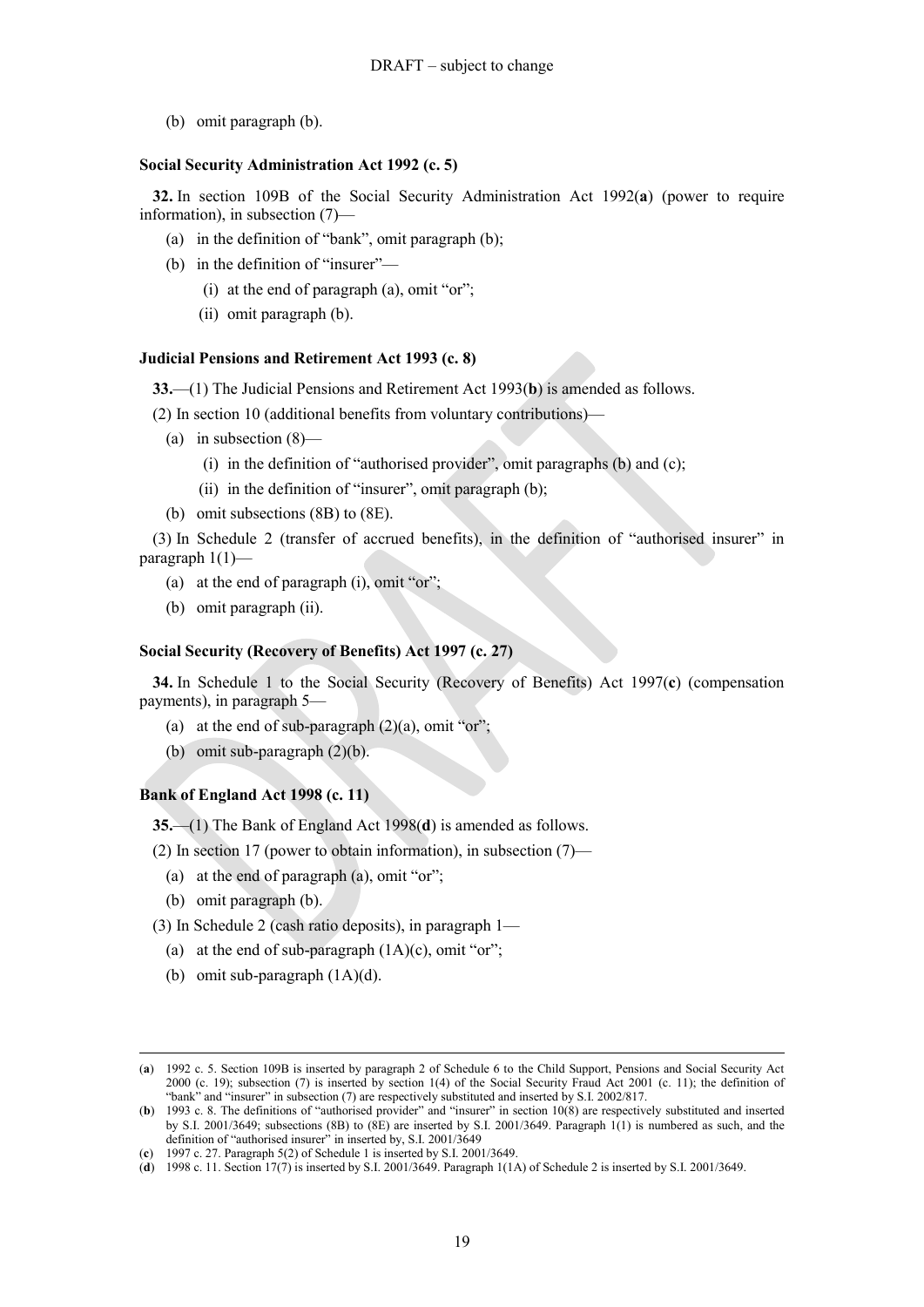#### **Trustee Act 2000 (c. 29)**

**36.** In section 29 of the Trustee Act 2000(**a**) (remuneration of certain trustees), in subsection  $(3A)$ 

- (a) at the end of paragraph (a), omit "or";
- (b) omit paragraph (b).

#### **Anti-terrorism, Crime and Security Act 2001 (c. 24)**

**37.** In Schedule 1 to the Anti-terrorism, Crime and Security Act 2001(**b**) (forfeiture of terrorist property), in paragraph 10R (meaning of "bank"), omit sub-paragraph (2)(c).

#### **Health and Social Care (Community Health and Standards) Act 2003 (c. 43)**

**38.** In Schedule 10 to the Health and Social Care (Community Health and Standards) Act 2003(**c**) (recovery of NHS charges: exempted payments), in paragraph 4—

- (a) at the end of sub-paragraph  $(2)(a)$ , omit "or";
- (b) omit sub-paragraph (b).

#### **Legal Services Act 2007 (c. 29)**

**39.** In section 64 of the Legal Services Act 2007(**d**) (modification of the Board's functions under section  $62(1)(b)$ ), in the definition of "authorised insurer" in subsection (5), omit paragraphs (b) and  $(c)$ .

#### **Dormant Bank and Building Society Accounts Act 2008 (c. 31)**

**40.** In section 7 of the Dormant Bank and Building Society Accounts Act 2008(**e**) (definition of "bank")—

- (a) in subsection (2), omit paragraph (b);
- (b) in subsection (3), omit "or firm", wherever occurring.

#### **Terrorist Asset-Freezing etc. Act 2010 (c. 38)**

**41.** In section 41 of the Terrorist Asset-Freezing etc. Act 2010(**f**) (meaning of "relevant institution"), in subsection (1)—

- (a) at the end of paragraph (a), insert "or";
- (b) omit paragraph (b).

#### **Charities Act 2011 (c. 25)**

**42.** In section 109 of the Charities Act 2011(**g**) (dormant bank accounts: supplementary), in subsection (3)—

- (a) at the end of paragraph (b), insert "or";
- (b) omit paragraph (c).

<sup>(</sup>**a**) 2000 c. 29. Section 29(3A) is inserted by inserted by paragraph 90(1) and (3) of Schedule 18 to the Financial Services Act 2012 (c. 21).

<sup>(</sup>**b**) 2001 c. 24. Paragraph 10R is inserted by paragraphs 1 and 2 of Schedule 4 to the Criminal Finances Act 2017 (c. 22).

<sup>(</sup>**c**) 2003 c. 43. (**d**) 2007 c. 29.

<sup>(</sup>**e**) 2008 c. 31.

<sup>(</sup>**f**) 2010 c. 38.

<sup>(</sup>**g**) 2011 c. 25.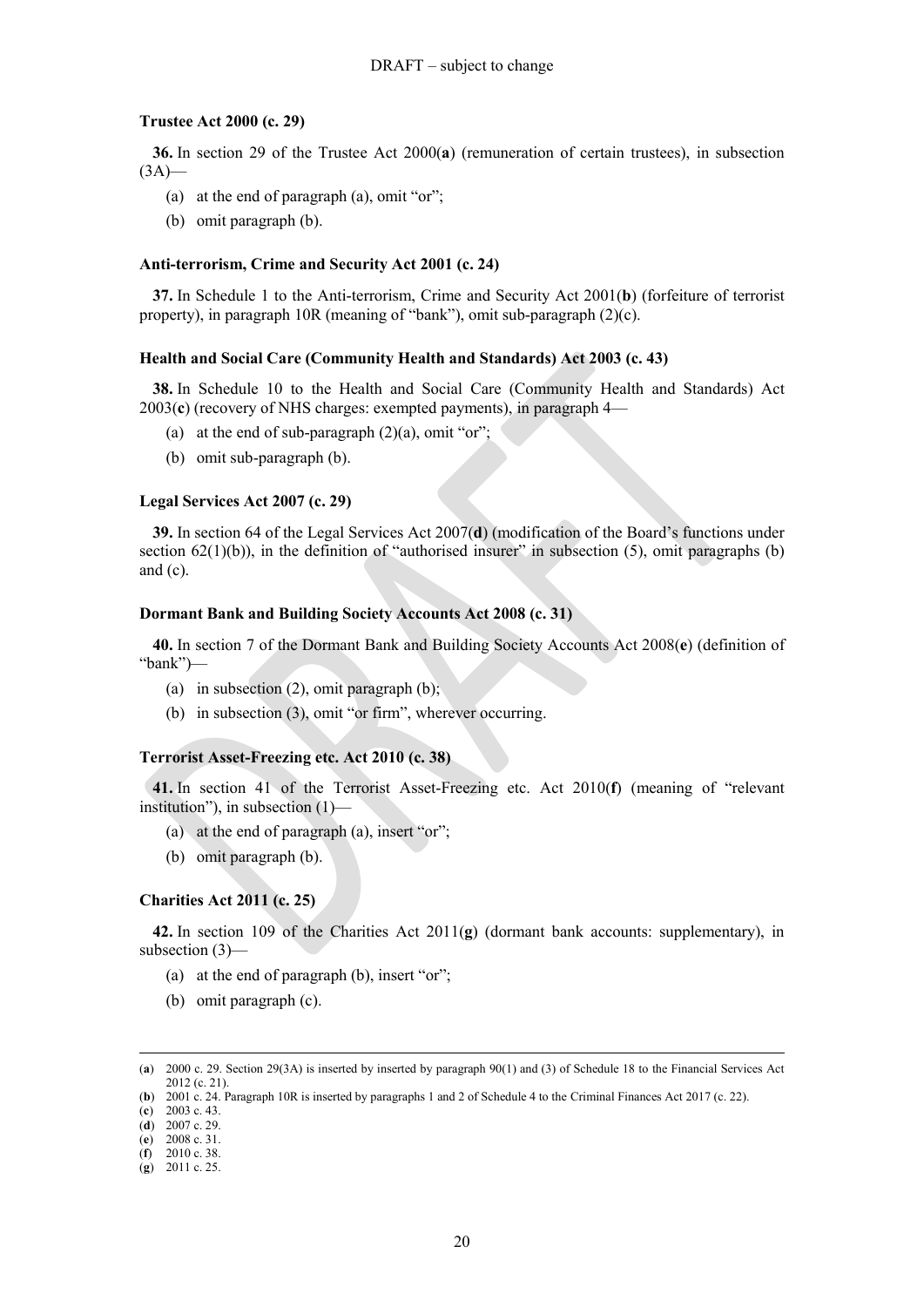#### **Health and Social Care Act 2012 (c. 7)**

**43.** In section 145 of the Health and Social Care Act 2012(**a**) (borrowing), in subsection (3)—

- (a) at the end of paragraph (a), omit "or";
- (b) omit paragraph (b).

#### **Welfare Reform and Work Act 2016 (c. 7)**

**44.** In section 19 of the Welfare Reform and Work Act 2016(**b**) (section 18: further provision), in subsection (8)—

- (a) in the definition of "deposit taker"—
	- (i) at the end of paragraph (a), omit "or";
	- (ii) omit paragraph (b);
- (b) in the definition of "insurer"—
	- (i) at the end of paragraph (a), omit "or";
	- (ii) omit paragraph (b).

## PART 3

## Secondary legislation

#### **Social Security (Payments on account, Overpayments and Recovery) Regulations 1988**

**45.** In regulation 10 of the Social Security (Payments on account, Overpayments and Recovery) Regulations 1988(**c**) (conversion of payments made in a foreign currency), in paragraph (2)—

- (a) at the end of sub-paragraph (a), omit "or";
- (b) omit sub-paragraph (b).

#### **Building Societies (Transfer of Business) Regulations 1998**

**46.** In Part 2 of Schedule 1 to the Business Societies (Transfer of Business) Regulations 1998(**d**) (matters of which particulars are to be included in the case of a transfer to an existing company), in paragraph 10—

- (a) at the end of sub-paragraph  $(2)(a)$ , omit "or";
- (b) omit sub-paragraph (2)(b).

#### **Individual Savings Account Regulations 1998**

**47.**—(1) The Individual Savings Account Regulations 1998(**e**) are amended as follows.

(2) In regulation 2 (interpretation), in paragraph (1), omit the definitions of "assurance undertaking", "European institution" and "relevant authorised person".

(3) In regulation 6 (general investment rules)—

- (a) in paragraph (4), for "paragraphs (5) and" substitute "paragraph";
- (b) omit paragraph (5);
- (c) in paragraph  $(6)(b)$ , omit "and  $(5)$ ".

<sup>(</sup>**a**) 2012 c. 7.

<sup>(</sup>**b**) 2016 c. 7.

<sup>(</sup>**c**) S.I. 1988/664; amended by S.I. 2001/3649 and S.I. 2003/492.

<sup>(</sup>**d**) S.I. 1998/212; amended by S.I. 2001/3649.

<sup>(</sup>**e**) S.I. 1998/1870; amended by S.I. 2001/3629, S.I. 2011/1780 and S.I. 2014/654.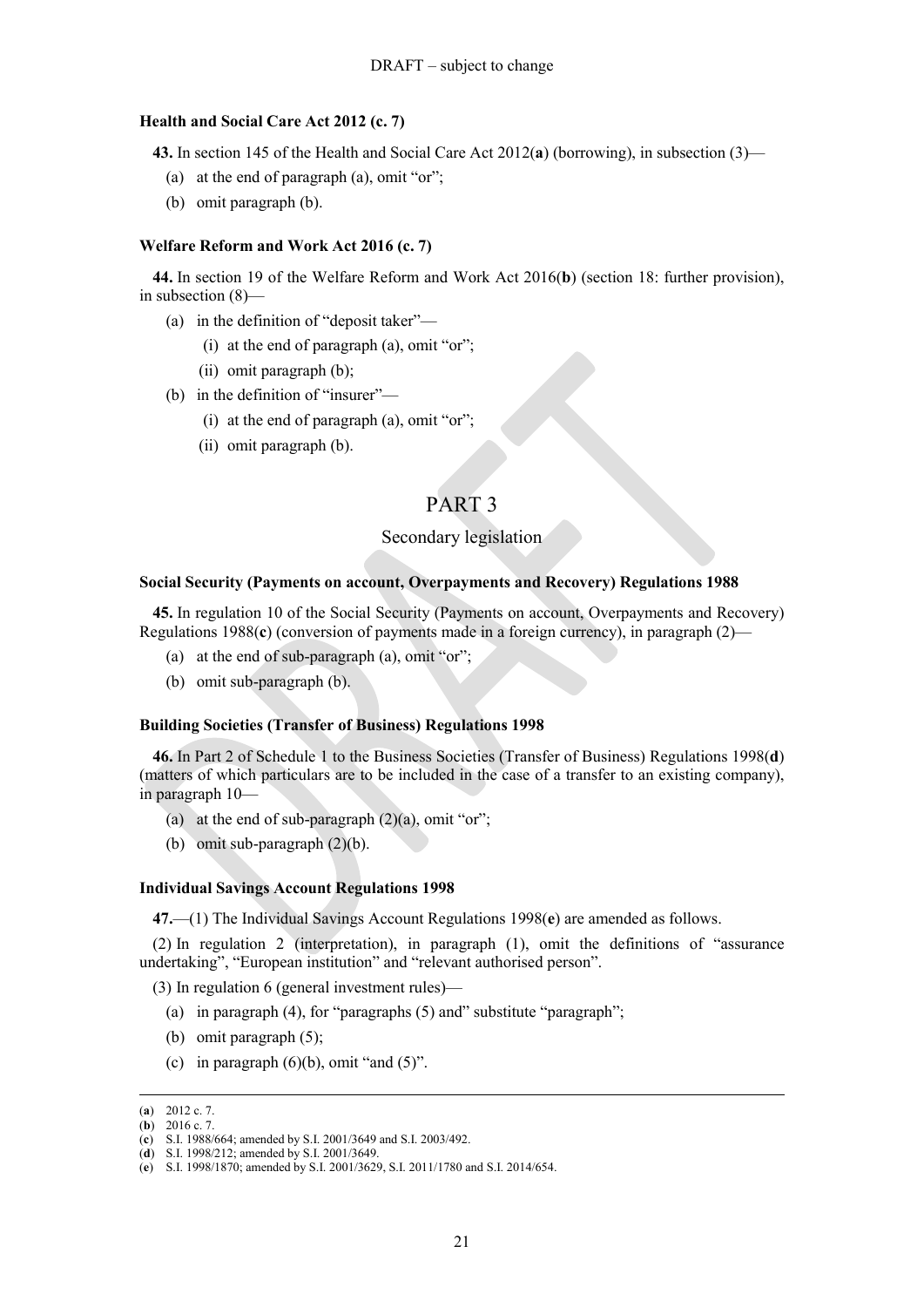(4) In regulation 14 (account manager - qualifications and Board's approval), in paragraph (2)—

- (a) omit sub-paragraph  $(b)(ii)$ ;
- (b) omit sub-paragraph  $(b)(v)$ ;
- (c) omit sub-paragraph (d).
- (5) In regulation 15 (special requirements relating to insurer-managers), omit "or  $(v)$ ".
- (6) Omit regulation 16 (account manager appointment of tax representative).
- (7) In regulation 20 (account manager ceasing to qualify), omit paragraph (1)(e).

## **Social Landlords (Additional Purposes or Objects) Order 1999**

**48.** In article 3 of the Social Landlords (Additional Purposes or Objects) Order 1999(**a**) (priority of mortgages), in the definition of "qualifying lending institution" in paragraph (3) (other than as that definition applies to bodies eligible for registration as social landlords by the Housing Corporation in England)—

- (a) at the end of paragraph (b), omit "or";
- (b) omit paragraph (c).

## **National Health Service Pension Scheme (Additional Voluntary Contributions) Regulations 2000**

**49.** In regulation 2 of the National Health Service Pension Scheme (Additional Voluntary Contributions) Regulations 2000(**b**) (interpretation), in the definition of "insurer" in paragraph  $(1)$ —

- (a) at the end of paragraph (a) omit "or";
- (b) omit paragraph (b).

## **Pig Industry Restructuring (Capital Grant) Scheme 2001**

**50.** In regulation 2 of the Pig Industry Restructuring (Capital Grant) Scheme 2001(**c**) (interpretation), in the definition of "bank" in paragraph (1), omit paragraph (ii).

#### **Financial Services and Markets Act 2000 (Regulated Activities) Order 2001**

**51.**—(1) The Financial Services and Markets Act 2000 (Regulated Activities) Order 2001(**d**) is amended as follows.

- (2) In regulation 6 (sums paid by certain persons), in paragraph (1), omit sub-paragraph (a)(iii).
- (3) Omit regulation 11 (Community co-insurers).
- (4) In regulation 39B (claims management on behalf of an insurer etc.), in paragraph (2)—
	- (a) at the end of sub-paragraph  $(a)(ii)$ , insert "or";
	- (b) omit sub-paragraph (a)(iii);
	- (c) at the end of sub-paragraph  $(b)(i)$ , insert "or";
	- (d) omit sub-paragraph  $(b)(ii)$ ;
	- (e) in sub-paragraph (b)(iii), omit "and not falling within paragraph (ii)".

<sup>(</sup>**a**) S.I. 1999/985; amended by S.I. 2001/3649; it is further amended in relation to bodies eligible for registration as social landlords by the Housing Corporation in England, although those amendments are not relevant to this instrument. (**b**) S.I. 2000/619; amended by S.I. 2001/3649.

<sup>(</sup>**c**) S.I. 2001/251; amended by S.I. 2001/3649.

<sup>(</sup>**d**) S.I. 2001/544; amended by S.I. 2003/1476, S.I. 2007/3254 and S.I. 2013/472.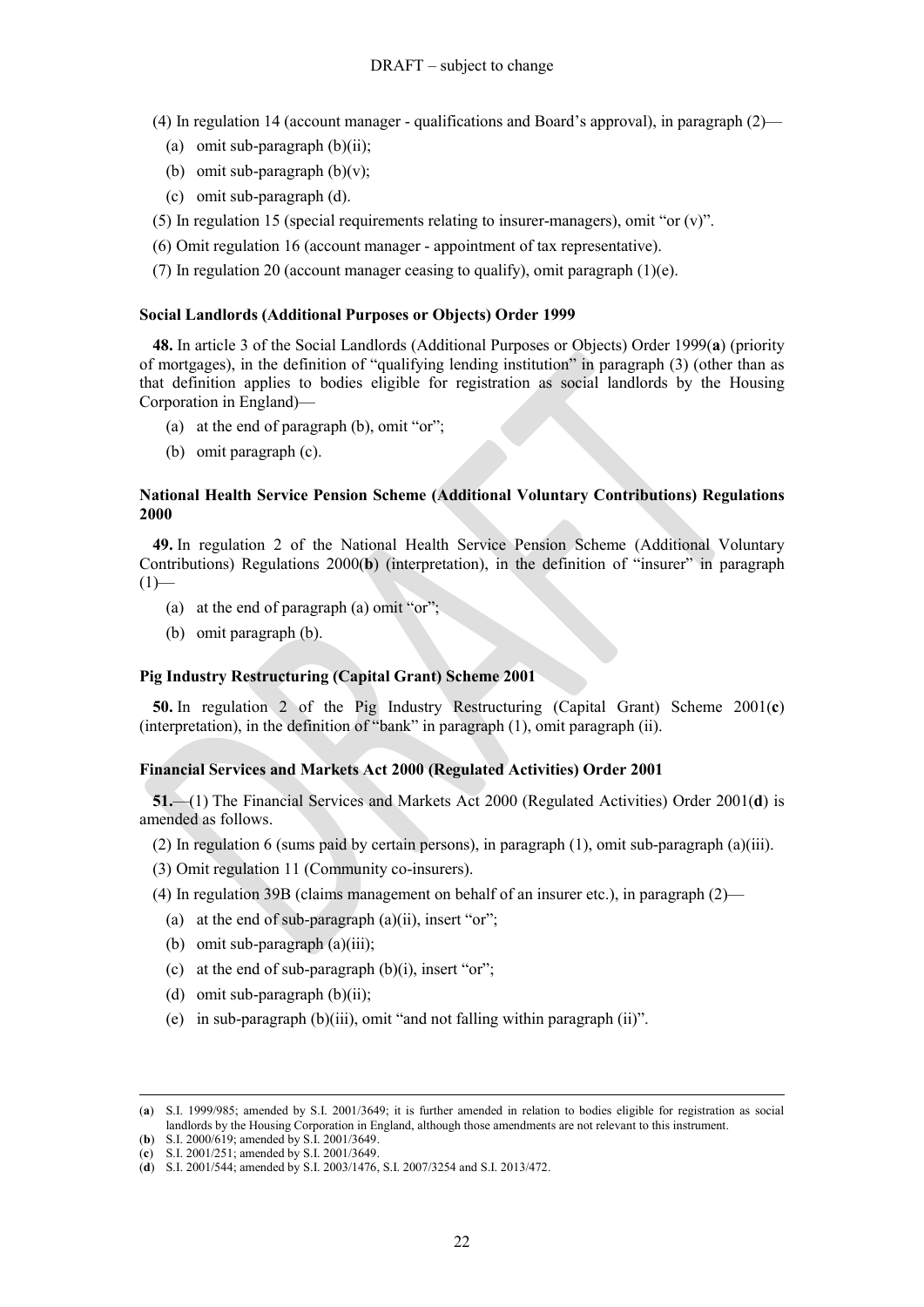#### **Child Trust Funds Regulations 2004**

**52.**—(1) The Child Trust Funds Regulations 2004(**a**) are amended as follows.

(2) In regulation 2 (interpretation), in paragraph (1)(b), omit the definitions of "assurance undertaking", "European institution" and "relevant authorised person".

(3) In regulation 11 (general investment rules)—

- (a) in paragraph (5), omit "Subject to paragraph (6),";
- (b) omit paragraph (6).
- (4) In regulation 14 (account provider qualifications and Board's approval), in paragraph (2)—
	- (a) in sub-paragraph  $(d)$ 
		- (i) omit paragraph (ii);
		- (ii) in paragraph (iv), omit ", or any other assurance undertaking";
	- (b) omit sub-paragraph (f).
- (5) Omit regulation 15 (account provider appointment of tax representative).
- (6) In regulation 20 (account provider ceasing to qualify), omit paragraph (1)(f).

### **Financial Services and Markets Act 2000 (Stakeholder Products) Regulations 2004**

**53.** In regulation 2 of the Financial Services and Markets Act 2000 (Stakeholder Products) Regulations 2004(**b**) (interpretation), in paragraph (1)—

- (a) in the definition of "relevant contract of insurance"—
	- (i) at the end of paragraph  $(b)(i)$ , omit "or";
	- (ii) omit paragraph  $(b)(ii)$ ;
- (b) in the definition of "deposit-taker"—
	- (i) at the end of paragraph (a), omit "or";
	- (ii) omit paragraph (b);
- (c) in the definition of "insurer"
	- (i) at the end of paragraph (a), omit "or";
	- (ii) omit paragraph (b).

#### **North Korea (United Nations Measures) Order 2006**

**54.** In article 2 of the North Korea (United Nations Measures) Order 2006(**c**) (interpretation), in the definition of "relevant institution" in paragraph (1)—

- (a) at the end of paragraph (a) omit "and";
- (b) omit paragraph (b).

#### **Iran (Financial Sanctions) Order 2007**

**55.** In article 2 of the Iran (Financial Sanctions) Order 2007(**d**) (interpretation), in the definition of "relevant institution" in paragraph (1)—

- (a) at the end of paragraph (a), omit "and";
- (b) omit from "an EEA firm" to "accept deposits".

<sup>(</sup>**a**) S.I. 2004/1450.

<sup>(</sup>**b**) S.I. 2004/2738.

<sup>(</sup>**c**) S.I. 2006/2958. (**d**) S.I. 2007/281.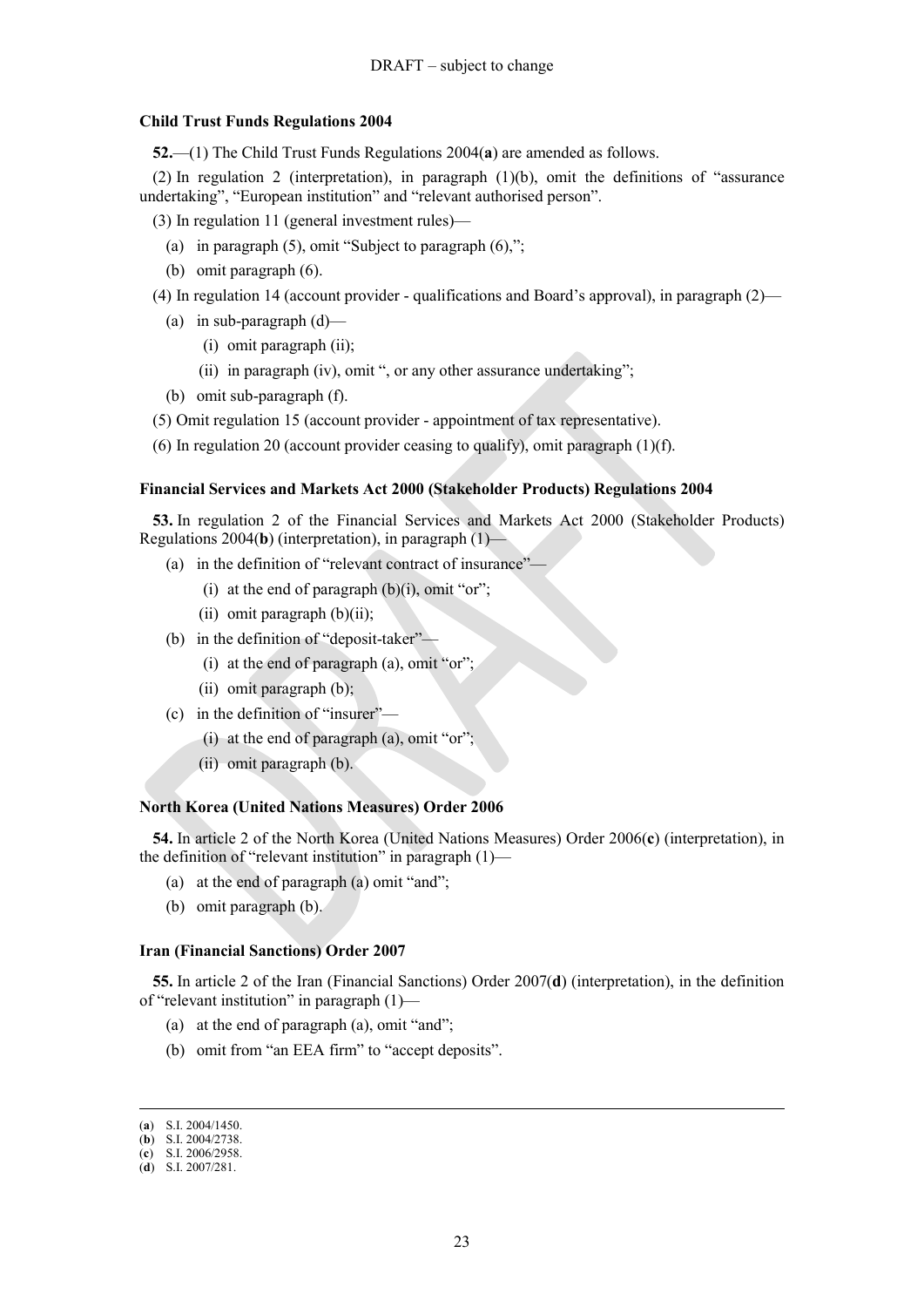#### **Lasting Powers of Attorney, Enduring Powers of Attorney and Public Guardian Regulations 2007**

**56.** In regulation 34 of the Lasting Powers of Attorney, Enduring Powers of Attorney and Public Guardian Regulations 2007(**a**) (security given under regulation 33(2)(a): requirement for endorsement), in paragraph (5)—

- (a) in the definition of "authorised insurance company", omit paragraph (b);
- (b) in the definition of "authorised deposit-taker", omit paragraph (b).

#### **Companies (Authorised Minimum) Regulations 2008**

**57.** In regulation 4 of the Companies (Authorised Minimum) Regulations 2008(**b**) (the appropriate spot rate of exchange), in paragraph (3)—

- (a) at the end of sub-paragraph (a), omit "or";
- (b) omit sub-paragraph (b).

#### **Zimbabwe (Financial Sanctions) Regulations 2009**

**58.** In regulation 2 of the Zimbabwe (Financial Sanctions) Regulations 2009(**c**) (interpretation), in the definition of "relevant institution" in paragraph  $(1)$ —

- (a) at the end of paragraph (a), omit "and";
- (b) omit paragraph (b).

## **Companies (Authorised Minimum) Regulations 2009**

**59.** In regulation 4 of the Companies (Authorised Minimum) Regulations 2009(**d**) (the appropriate spot rate of exchange), in paragraph (3)—

- (a) at the end of sub-paragraph (a), omit "or";
- (b) omit sub-paragraph (b).

### **Somalia (Asset-Freezing) Regulations 2010**

**60.** In regulation 2 of the Somalia (Asset-Freezing) Regulations 2010(**e**) (interpretation), in the definition of "relevant institution" in paragraph (1)—

- (a) at the end of paragraph (a), insert "or";
- (b) omit paragraph (b).

#### **Libya (Financial Sanctions) Order 2011**

**61.** In article 2 of the Libya (Financial Sanctions) Order 2011(**f**) (interpretation), in the definition of "relevant institution" in paragraph (1)—

- (a) at the end of paragraph (a), insert "or";
- (b) omit paragraph (b).

<sup>(</sup>**a**) S.I. 2007/1253.

<sup>(</sup>**b**) S.I. 2008/729. (**c**) S.I. 2009/847.

<sup>(</sup>**d**) S.I. 2009/2425.

<sup>(</sup>**e**) S.I. 2010/2956.

<sup>(</sup>**f**) S.I. 2011/548.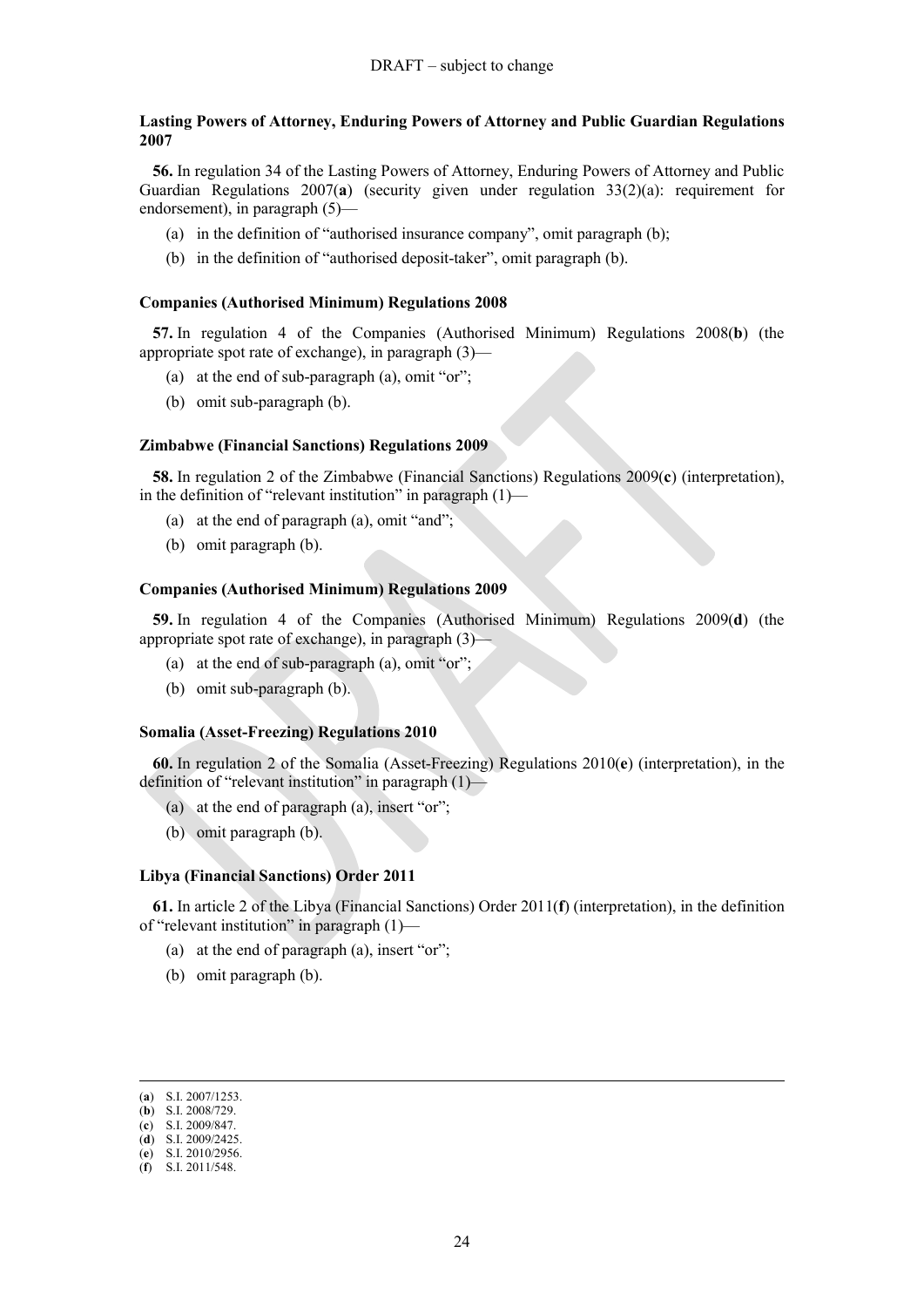#### **Egypt (Asset-Freezing) Regulations 2011**

**62.** In regulation 2 of the Egypt (Asset-Freezing) Regulations 2011(**a**) (interpretation), in the definition of "relevant institution" in paragraph (1)-

- (a) at the end of paragraph (a), insert "or";
- (b) omit paragraph (b).

#### **Tunisia (Asset-Freezing) Regulations 2011**

**63.** In regulation 2 of the Tunisia (Asset-Freezing) Regulations 2011(**b**) (interpretation), in the definition of "relevant institution" in paragraph (1)—

- (a) at the end of paragraph (a), insert "or";
- (b) omit paragraph (b).

## **Iran (Asset-Freezing) Regulations 2011**

**64.** In regulation 2 of the Iran (Asset-Freezing) Regulations 2011(**c**) (interpretation), in the definition of "relevant institution" in paragraph (1)—

- (a) at the end of sub-paragraph (a), insert "or";
- (b) omit paragraph (b).

#### **Afghanistan (Asset-Freezing) Regulations 2011**

**65.** In regulation 2 of the Afghanistan (Asset-Freezing) Regulations 2011(**d**) (interpretation), in the definition of "relevant institution" in paragraph (1)-

- (a) at the end of paragraph (a), insert "or";
- (b) omit paragraph (b).

#### **Legal Services Act 2007 (Designation as a Licensing Authority) Order 2011**

**66.** In the Schedule to the Legal Services Act 2007 (Designation as a Licensing Authority) Order 2011(**e**), in paragraph 2, omit sub-paragraph (4)(a)(iii).

#### **Legal Services Act 2007 (Designation as a Licensing Authority) (No. 2) Order 2011**

**67.** In article 4 of the Legal Services Act 2017 (Designation as a Licensing Authority) (No. 2) Order 2011(**f**) (bank accounts of licensed bodies), in paragraph (4), omit sub-paragraph (a)(iii).

#### **ISIL (Da'esh) and Al-Qaida (Asset-Freezing) Regulations 2011**

**68.** In regulation 2 of the ISIL (Da'esh) and Al-Qaida (Asset-Freezing) Regulations 2011(**g**) (interpretation), in the definition of "relevant institution" in paragraph  $(1)$ —

- (a) at the end of paragraph (a), insert "or";
- (b) omit paragraph (b).

 $\overline{a}$ 

(**f**) S.I. 2011/2866.

<sup>(</sup>**a**) S.I. 2011/887.

<sup>(</sup>**b**) S.I. 2011/888.

<sup>(</sup>**c**) S.I. 2011/1129. (**d**) S.I. 2011/1893.

<sup>(</sup>**e**) S.I. 2011/2038.

<sup>(</sup>**g**) S.I. 2011/2742; amended by S.I. 2016/ 937.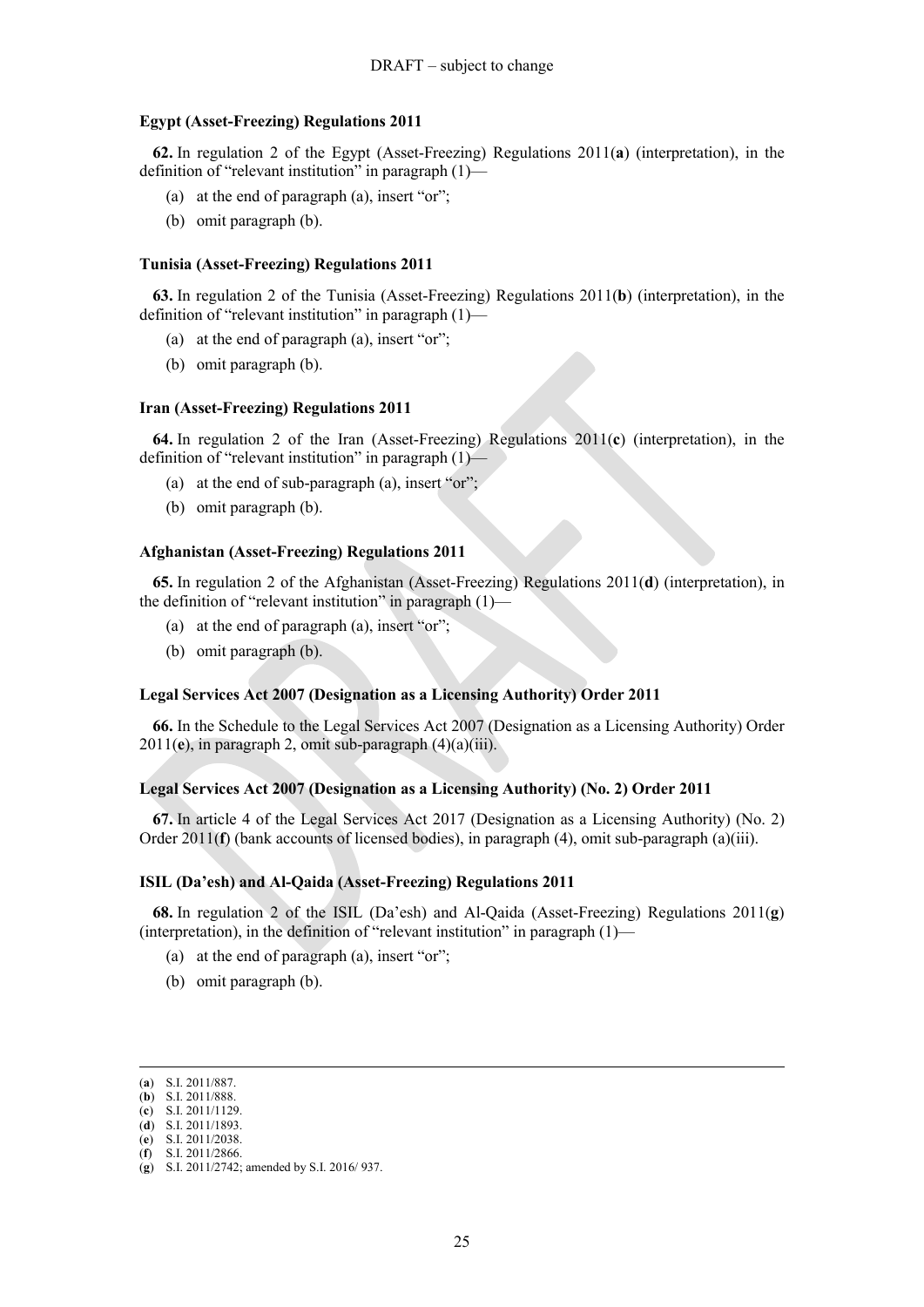#### **Syria (European Union Financial Sanctions) Regulations 2012**

**69.** In regulation 2 of the Syria (European Union Financial Sanctions) Regulations 2012(**a**) (interpretation), in the definition of "relevant institution" in paragraph (1)—

- (a) at the end of paragraph (a), insert "or";
- (b) omit paragraph (b).

#### **Guinea-Bissau (Asset-Freezing) Regulations 2012**

**70.** In regulation 2 of the Guinea-Bissau (Asset-Freezing) Regulations 2012(**b**) (interpretation), in the definition of "relevant institution" in paragraph  $(1)$ —

- (a) at the end of paragraph (a), insert "or";
- (b) omit paragraph (b).

#### **Iraq (Asset-Freezing) Regulations 2012**

**71.** In regulation 2 of the Iraq (Asset-Freezing) Regulations 2012(**c**) (interpretation), in the definition of "relevant institution" in paragraph (1)—

- (a) at the end of paragraph (a), insert "or";
- (b) omit paragraph (b).

#### **Republic of Guinea (Asset-Freezing) Regulations 2012**

**72.** In regulation 2 of the Republic of Guinea (Asset-Freezing) Regulations 2012(**d**) (interpretation), in the definition of "relevant institution" in paragraph (1)—

- (a) at the end of paragraph (a), insert "or";
- (b) omit paragraph (b).

#### **Democratic Republic of the Congo (Asset-Freezing) Regulations 2012**

**73.** In regulation 2 of the Democratic Republic of the Congo (Asset-Freezing) Regulations 2012(**e**) (interpretation), in the definition of "relevant institution" in paragraph (1)—

- (a) at the end of paragraph (a), insert "or";
- (b) omit paragraph (b).

#### **Eritrea (Asset-Freezing) Regulations 2012**

**74.** In regulation 2 of the Eritrea (Asset-Freezing) Regulations 2012(**f**) (interpretation), in the definition of "relevant institution" in paragraph (1)—

- (a) at the end of paragraph (a), insert "or";
- (b) omit paragraph (b).

#### **Lebanon and Syria (Asset-Freezing) Regulations 2012**

**75.** In regulation 2 of the Lebanon and Syria (Asset-Freezing) Regulations 2012(**g**) (interpretation), in the definition of "relevant institution" in paragraph  $(1)$ —

<sup>(</sup>**a**) S.I. 2012/129.

<sup>(</sup>**b**) S.I. 2012/1301. (**c**) S.I. 2012/1489.

<sup>(</sup>**d**) S.I. 2012/1508.

<sup>(</sup>**e**) S.I. 2012/1511.

<sup>(</sup>**f**) S.I. 2012/1515.

<sup>(</sup>**g**) S.I. 2012/1517.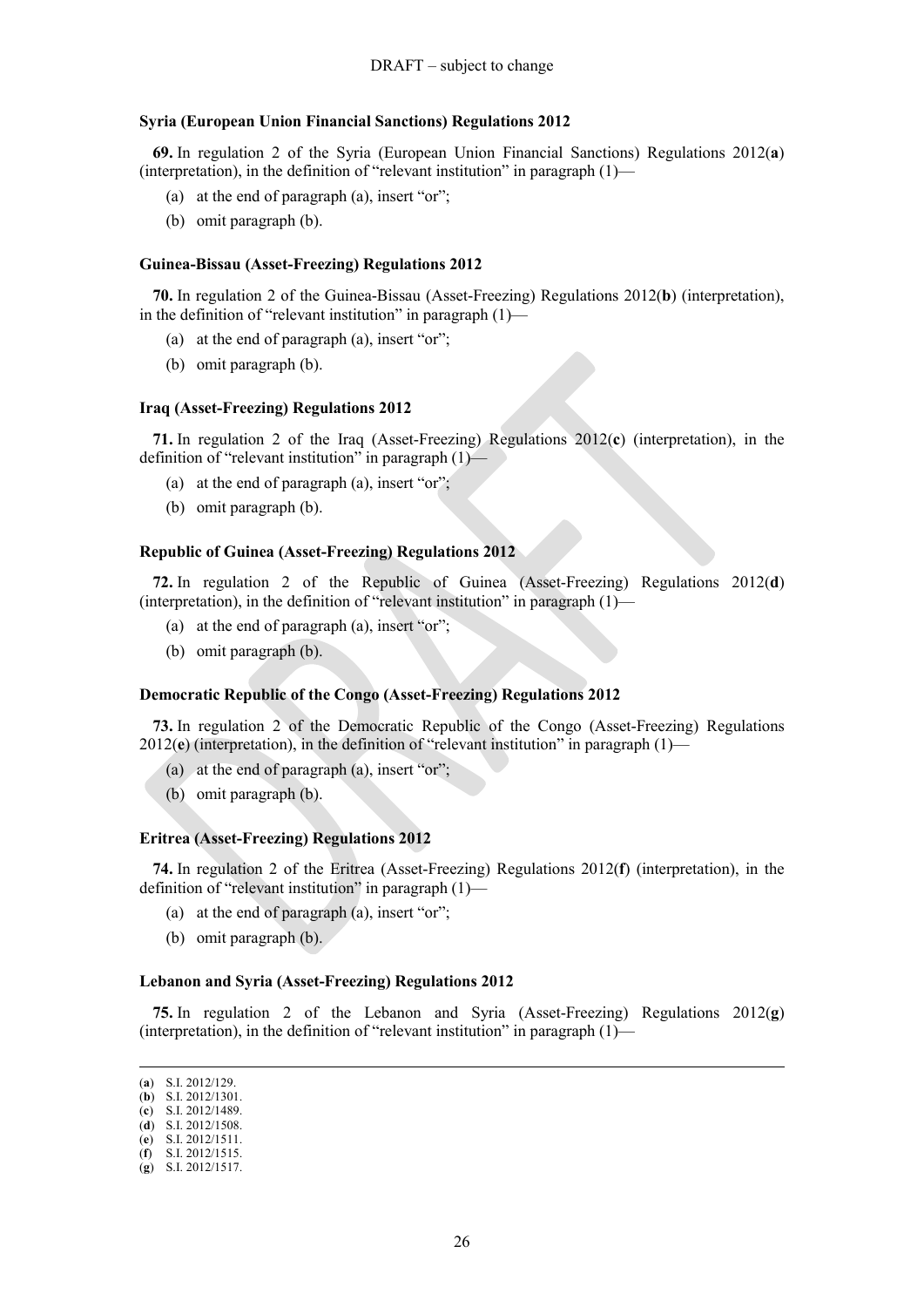- (a) at the end of paragraph (a), insert "or";
- (b) omit paragraph (b).

#### **Belarus (Asset-Freezing) Regulations 2013**

**76.** In regulation 2 of the Belarus (Asset-Freezing) Regulations 2013(**a**) (interpretation), in the definition of "relevant institution" in paragraph (1)—

- (a) at the end of paragraph (a), insert "or";
- (b) omit paragraph (b).

## **Council Tax Reduction Schemes (Detection of Fraud and Enforcement) (England) Regulations 2013**

**77.** In regulation 4 of the Council Tax Reduction Schemes (Detection of Fraud and Enforcement) (England) Regulations 2013(**b**) (power to require information), in paragraph (10)—

- (a) in the definition of "bank"—
	- (i) at the end of paragraph  $(a)$ , insert "or";
	- (ii) omit paragraph (b);
- (b) in the definition of "insurer"—
	- (i) at the end of paragraph  $(d)$ , omit "or";
	- (ii) omit paragraph (e).

### **Civil Legal Aid (Statutory Charge) Regulations 2013**

**78.** In regulation 19 of the Civil Legal Aid (Statutory Charge) Regulations 2013(**c**) (interest on damages), in paragraph (4)—

- (a) in sub-paragraph (b), omit "either";
- (b) at the end of sub-paragraph  $(b)(i)$ , omit "or";
- (c) omit sub-paragraph (b)(ii).

#### **Local Government Pension Scheme Regulations 2013**

**79.** In Part 3 of Schedule 2 to the Local Government Pension Scheme Regulations 2013(**d**) (scheme employers), in paragraph 7—

- (a) at the end of sub-paragraph (a), insert "or";
- (b) omit sub-paragraph (b).

## **Ukraine (European Union Financial Sanctions) Regulations 2014**

**80.** In regulation 2 of the Ukraine (European Union Financial Sanctions) Regulations 2014(**e**) (interpretation), in the definition of "relevant institution" in paragraph (1)—

- (a) at the end of paragraph (a), insert "or";
- (b) omit paragraph (b).

<sup>(</sup>**a**) S.I. 2013/164.

<sup>(</sup>**b**) S.I. 2013/501. (**c**) S.I. 2013/503.

<sup>(</sup>**d**) S.I. 2013/2356.

<sup>(</sup>**e**) S.I. 2014/507.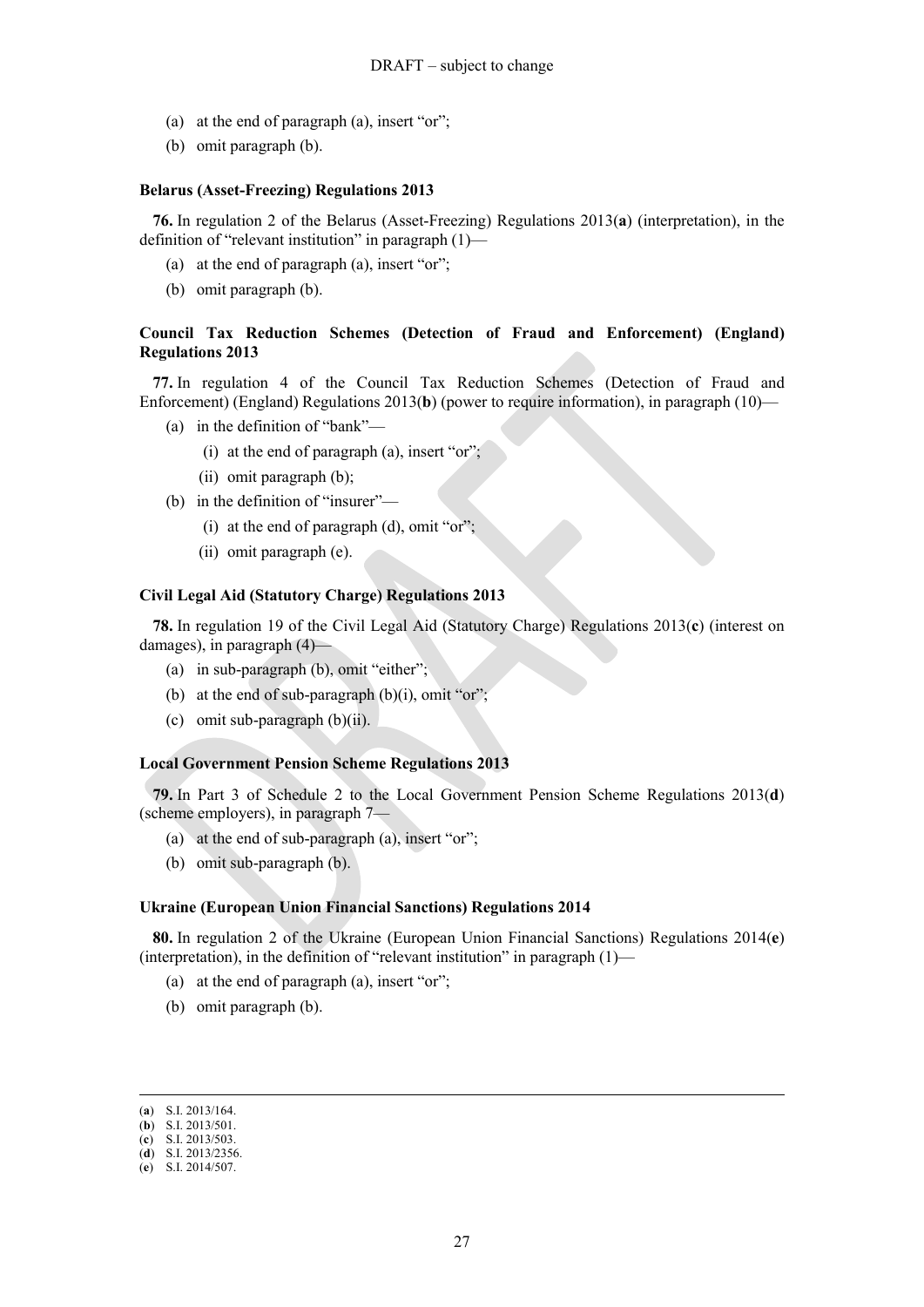#### **Central African Republic (European Union Financial Sanctions) Regulations 2014**

**81.** In regulation 2 of the Central African Republic (European Union Financial Sanctions) Regulations 2014(**a**) (interpretation), in the definition of "relevant institution" in paragraph (1)—

- (a) at the end of paragraph (a), insert "or";
- (b) omit paragraph (b).

### **Ukraine (European Union Financial Sanctions) (No. 2) Regulations 2014**

**82.** In regulation 2 of the Ukraine (European Union Financial Sanctions) (No. 2) Regulations 2014(**b**) (interpretation), in the definition of "relevant institution" in paragraph (1)—

- (a) at the end of paragraph (a), insert "or";
- (b) omit paragraph (b).

## **Prevention of Social Housing Fraud (Power to Require Information) (England) Regulations 2014**

**83.** In regulation 4 of the Prevention of Social Housing Fraud (Power to Require Information) (England) Regulations 2014(**c**) (power to require information), in the definition of "bank" in paragraph (11), omit paragraph (b).

## **Sudan (European Union Financial Sanctions) Regulations 2014**

**84.** In regulation 2 of the Sudan (European Union Financial Sanctions) Regulations 2014(**d**) (interpretation), in the definition of "relevant institution" in paragraph  $(1)$ -

- (a) at the end of paragraph (a), insert "or";
- (b) omit paragraph (b).

#### **Ukraine (European Union Financial Sanctions) (No. 3) Regulations 2014**

**85.** In regulation 2 of the Ukraine (European Union Financial Sanctions) (No. 3) Regulations 2014(**e**) (interpretation), in the definition of "relevant institution" in paragraph (1)—

- (a) at the end of paragraph (a), insert "or";
- (b) omit paragraph (b).

#### **Yemen (European Union Financial Sanctions) Regulations 2014**

**86.** In regulation 2 of the Yemen (European Union Financial Sanctions) Regulations 2014(**f**) (interpretation), in the definition of "relevant institution" in paragraph  $(1)$ —

- (a) at the end of paragraph (a), insert "or";
- (b) omit paragraph (b).

#### **South Sudan (European Union Financial Sanctions) (No. 2) Regulations 2015**

**87.** In regulation 2 of the South Sudan (European Union Financial Sanctions) (No. 2) Regulations  $2015(g)$  (interpretation), in the definition of "relevant institution" in paragraph (1)—

(a) at the end of paragraph (a), insert "or";

 $\overline{a}$ 

(**f**) S.I. 2014/3349.

<sup>(</sup>**a**) S.I. 2014/587.

<sup>(</sup>**b**) S.I. 2014/693.

<sup>(</sup>**c**) S.I 2014/899. (**d**) S.I. 2014/1826.

<sup>(</sup>**e**) S.I. 2014/2054.

<sup>(</sup>**g**) S.I. 2015/1361.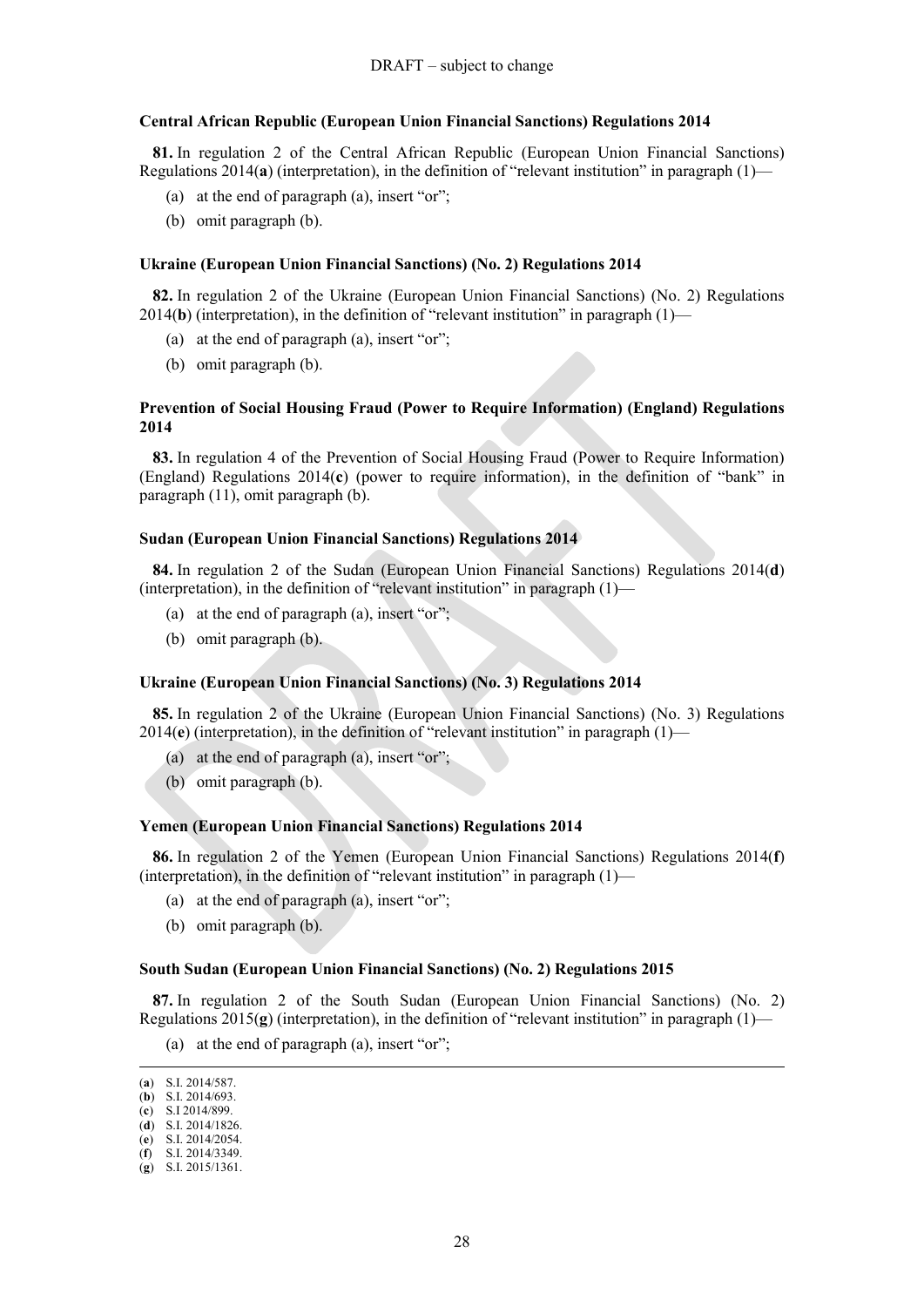(b) omit paragraph (b).

#### **Burundi (European Union Financial Sanctions) Regulations 2015**

**88.** In regulation 2 of the Burundi (European Union Financial Sanctions) Regulations 2015(**a**) (interpretation), in the definition of "relevant institution" in paragraph  $(1)$ —

- (a) at the end of paragraph (a), insert "or";
- (b) omit paragraph (b).

#### **Iran (European Union Financial Sanctions) Regulations 2016**

**89.** In regulation 2 of the Iran (European Union Financial Sanctions) Regulations 2016(**b**) (interpretation), in the definition of "relevant institution" in paragraph (1)—

- (a) at the end of paragraph (a), insert "or";
- (b) omit paragraph (b).

#### **Libya (European Union Financial Sanctions) Regulations 2016**

**90.** In regulation 2 of the Libya (European Union Financial Sanctions) Regulations 2016(**c**) (interpretation), in the definition of "relevant institution" in paragraph (1)—

- (a) at the end of paragraph (a), insert "or";
- (b) omit paragraph (b).

## **Local Government Pension Scheme (Management and Investment of Funds) Regulations 2016**

**91.** In regulation 6 of the Local Government Pension Scheme (Management and Investment of Funds) Regulations 2016(**d**) (separate bank account), in paragraph (2), omit sub-paragraph (b).

## **Democratic People's Republic of Korea (European Union Financial Sanctions) Regulations 2017**

**92.** In regulation 2 of the Democratic People's Republic of Korea (European Union Financial Sanctions) Regulations 2017(**e**) (interpretation), in the definition of "relevant institution" in paragraph (1)—

- (a) at the end of paragraph (a), insert "or";
- (b) omit paragraph (b).

#### **Judicial Pensions (Fee-Paid Judges) Regulations 2017**

**93.** In regulation 70 of the Judicial Pensions (Fee-Paid Judges) Regulations 2017(**f**) (interpretation), in the definition of "authorised insurer" in paragraph (1)—

- (a) at the end of paragraph (a), omit "or";
- (b) omit paragraph (b).

<sup>(</sup>**a**) S.I. 2015/1740.

<sup>(</sup>**b**) S.I. 2016/36. (**c**) S.I. 2016/45.

<sup>(</sup>**d**) S.I. 2016/946.

<sup>(</sup>**e**) S.I. 2017/218.

<sup>(</sup>**f**) S.I. 2017/522.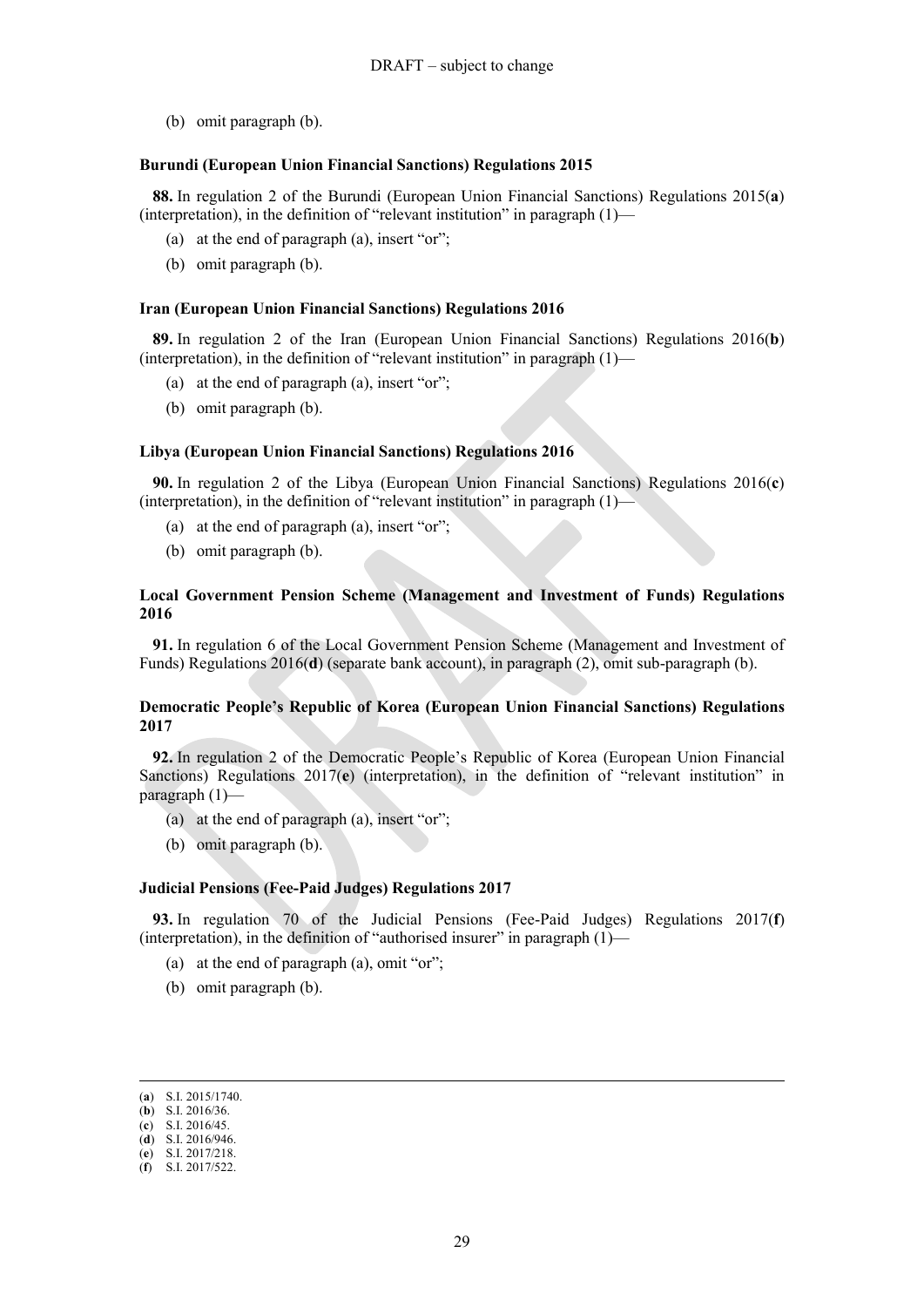## **Republic of Mali (European Union Financial Sanctions) Regulations 2017**

**94.** In regulation 2 of the Republic of Mali (European Union Financial Sanctions) Regulations 2017(**a**) (interpretation), in the definition of "relevant institution" in paragraph (1)—

- (a) at the end of paragraph (a), insert "or";
- (b) omit paragraph (b).

#### **Venezuela (European Union Financial Sanctions) Regulations 2017**

**95.** In regulation 2 of the Venezuela (European Union Financial Sanctions) Regulations 2017(**b**) (interpretation), in the definition of "relevant institution" in paragraph (1)—

- (a) at the end of paragraph (a), insert "or";
- (b) omit paragraph (b).

#### **Andrey Lugovoy and Dmitri Kovtun Freezing Order 2018**

**96.** In article 2 of the Andrey Lugovoy and Dmitri Kovtun Freezing Order 2018(**c**) (interpretation), in paragraph (2)—

- (a) before ""relevant institution"" insert "In this Order,";
- (b) at the end of sub-paragraph (a), omit "and";
- (c) omit sub-paragraph (b).

### **Burma (European Union Financial Sanctions) Regulations 2018**

**97.** In regulation 2 of the Burma (European Union Financial Sanctions) Regulations 2018(**d**) (interpretation), in the definition of "relevant institution" in paragraph (1)—

- (a) at the end of paragraph (a), insert "or";
- (b) omit paragraph (b).

<sup>(</sup>**a**) S.I. 2017/972.

<sup>(</sup>**b**) S.I. 2017/1094.

<sup>(</sup>**c**) S.I. 2018/60. (**d**) S.I. 2018/539.